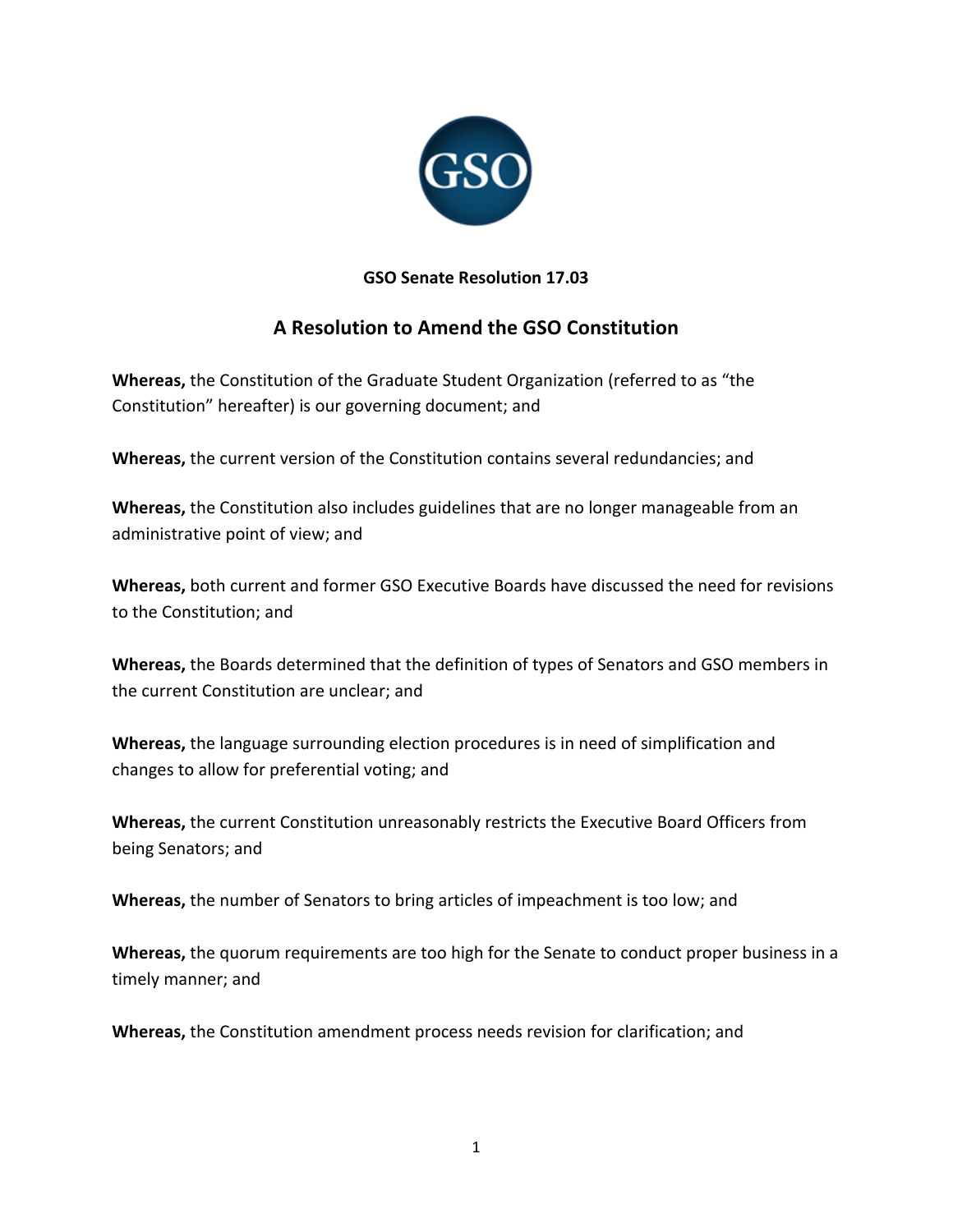Whereas, the discussion of specific fiscal policies should be removed from the Constitution to the Fiscal Policy; therefore, be it

Resolved, that the Constitution be amended as follows, effective on passage, with additions colored green and underlined (example) and deletions colored red and struck through (example), with appropriate renumbering of sections:

# **CONSTITUTION OF THE GRADUATE STUDENT ORGANIZATION OF SYRACUSE UNIVERSITY**

## Effective Date: October 19, 2016Updated: September 30, 2015

#### **PREAMBLE**

We the Graduate Students of Syracuse University, in order to establish greater representation of  *our interests and concerns, do hereby establish the Graduate Student Organization of Syracuse University. The Graduate Student Organization will be the representative governing body of* graduate students at Syracuse University. Its purpose is to represent and promote the interests of  *graduate students and the University community. This body will function as a representative* democratic body i<del>n three branches with a unicameral legislature. The three branches enumerated</del> in this Constitution will work with the graduate student body to establish policies and initiatives that are in the best interests of all graduate students at Syracuse University consistent with the principles outlined in this Constitution. It will be an independent organization free from internal  *or external coercion.*

#### **ARTICLE I: THE LEGISLATIVE BRANCH SENATE**

- Section 1: All graduate students at Syracuse University, whose graduate student activity fees have been paid, are GSO members. As of January 1<sup>st</sup>, 2007 any graduate students registered on main campus are considered fee-paying graduate students, and therefore GSO members under this Constitution. All matriculated, main campus, enrolled graduate students at Syracuse University registered outside the College of Law, whose graduate student activity fees have been paid, are GSO members.
- Section 2: All legislative powers of the GSO are vested in the GSO Senate.
- Section 23: In order to be eligible for the office of Senator, a person must be a GSO member and enrolled at Syracuse University. All Senate terms will be effective for one year. In order to be eligible for the office of Senator, a person must be a GSO member as of the start of their term or time of election, whichever is later. An exception is made for the office of SUNY-ESF Senator, for which only SUNY-ESF students are eligible. If an individual loses GSO membership after the start of their term or the time of their election, whichever is later, they may retain their Senate seat until the completion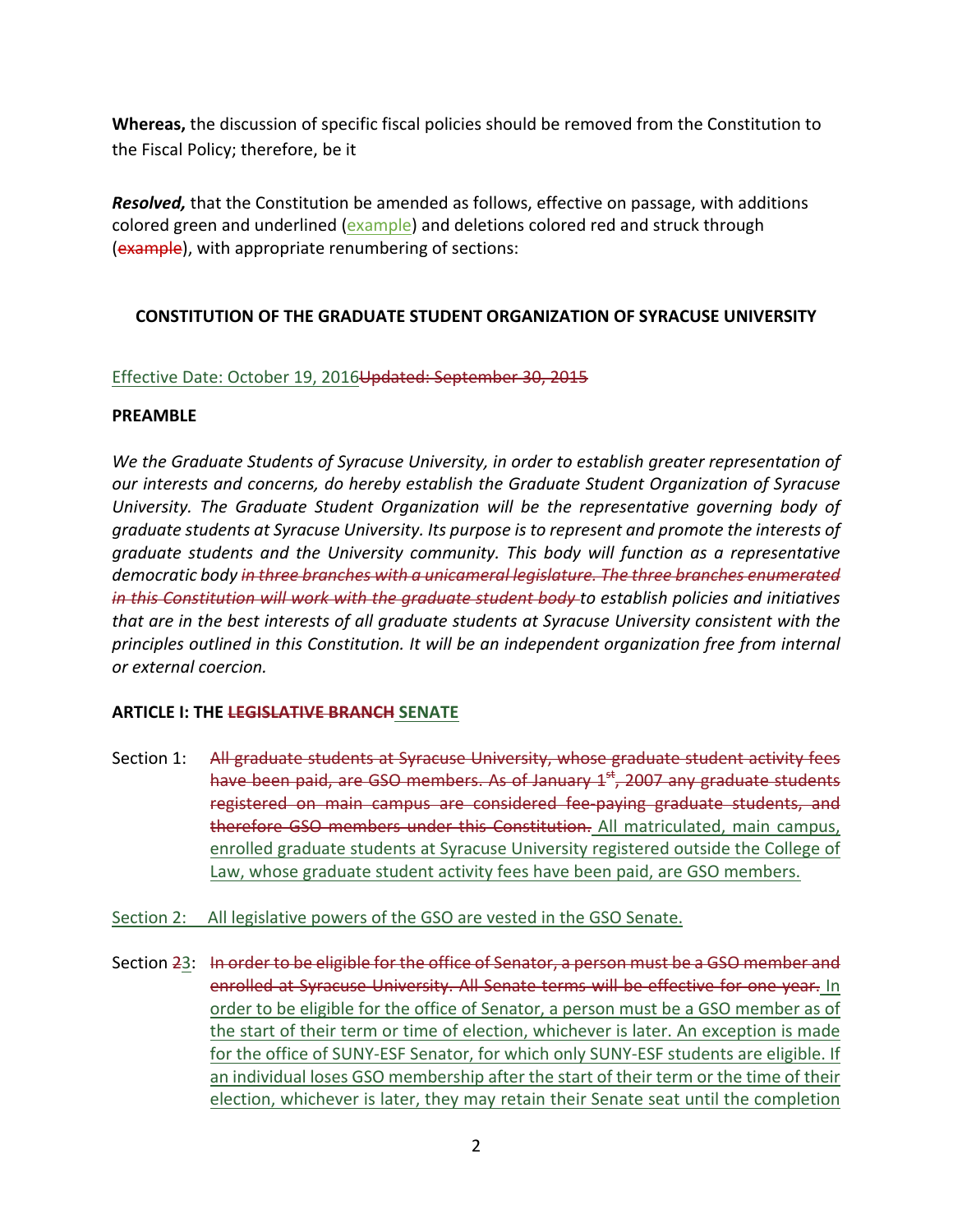#### of their term as Senator.

- Section 34: The graduate students of each academic plan at Syracuse University are allotted one Senate seat. The list of academic plans shall be determined by enrollment data provided annually by the University. The GSO members of each academic plan at Syracuse University are allotted one Senate seat. The list of academic plans shall be determined by enrollment data provided annually by the University. These Senators are known as "Academic Plan Senators." Each academic plan may determine the nature, time, and place of election, so long as all elections are held in an open and fair manner and an election is held at least once per year.
- Section 45: Three Senators may be selected by the graduate students at SUNY-ESF. SUNY-ESF Senators have all rights and responsibilities of other GSO Senators but are not eligible to serve on the Executive Board. The graduate students at SUNY-ESF are allotted three Senate seats. These Senators are known as "SUNY-ESF Senators." These Senators have all the rights and responsibilities of Academic Plan Senators, but are not eligible to serve on the Executive Board. The graduate students at SUNY- ESF or their designated representative organization may determine the nature, time, and place of elections.
- Section 56: There will be a maximum of six Senators-at-Large each academic year. GSO members may fill these seats from any degree-granting unit and there is no limit to the number of at-large positions that can be filled by a single degree-granting unit. There will be a maximum of six At-Large Senate seats. Any GSO members may fill these seats without restriction. The Senate will elect half of these seats in the annual Elections Special Meeting and all remaining unfilled seats at the first meeting of the fall semester.
- Section 67: There will be a number of University Senators selected from the GSO membership each year. The Office of the University Senate Recorder will determine the number of GSO University Senators annually. Anyone elected as a University Senator through the GSO will automatically become a GSO Senator with voting rights. There will be a number of University Senator seats as determined by the Office of the University Senate Recorder per the Bylaws of the University Senate. The Senate will elect half of these seats, rounded down, in the annual Elections Special Meeting and all remaining unfilled seats at the first meeting of the fall semester. University Senators will have seats in the GSO Senate as well as seats in the University Senate.
- Section 78: The graduate students of each degree-granting unit, as defined in Article 1 Section 3, will elect a Senator to represent that unit to the GSO. Elections should be held in April or May of the previous year for units whose academic calendar begins in August; in July or August for those units whose academic calendar begins in June. All Senate elections must be open and public. Results must be forwarded to the GSO Secretary. In cases of vacancies, the seat will remain open until filled by another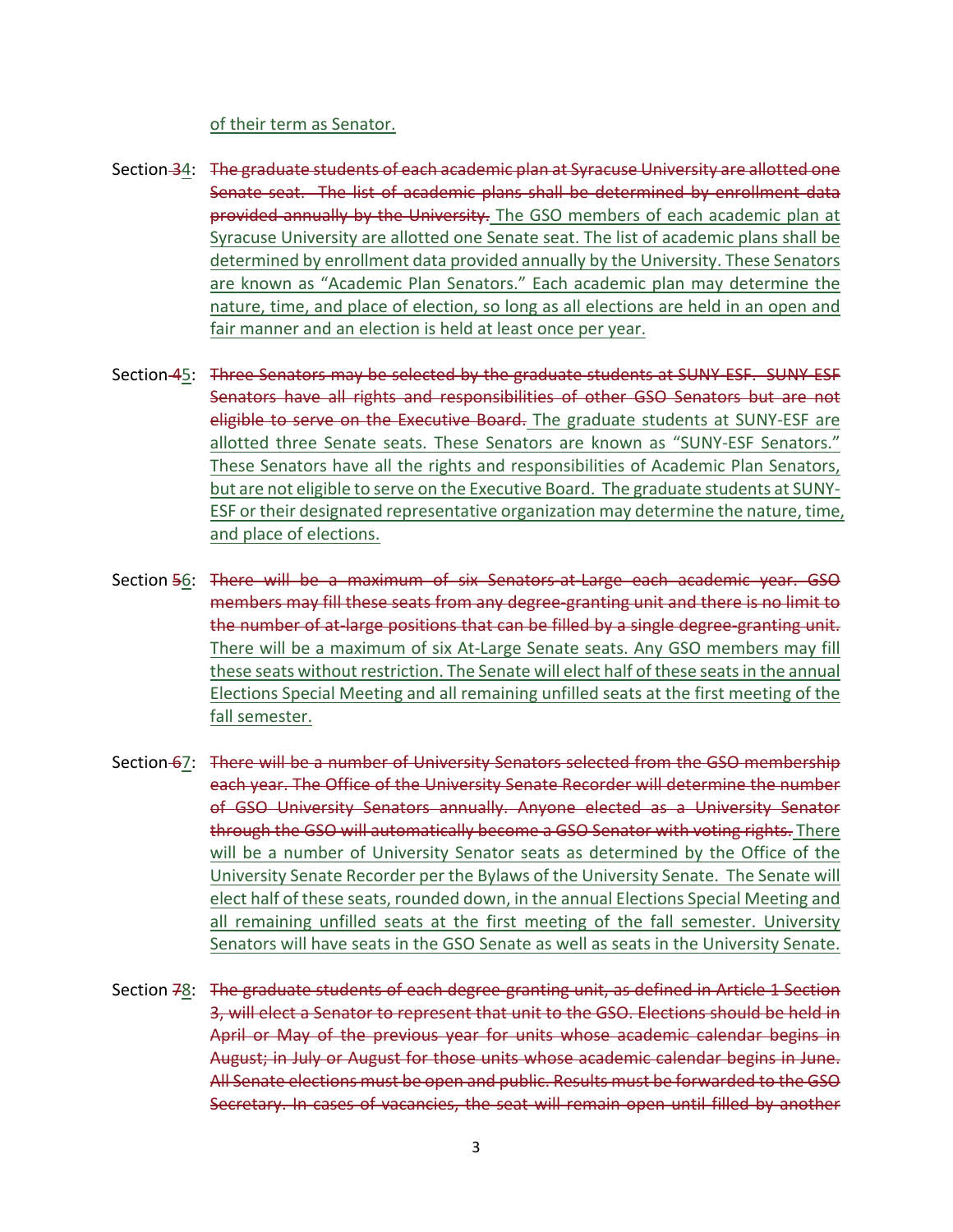open and public election. All elections for At-Large and University Senators shall be by preferential vote, voting on all seats of a class of Senator up for election simultaneously.

- Section 9: If there is a vacancy in an At-Large or University Senator seat, the Senate shall hold an election to fill the seat at its next Regular Meeting or a Special Meeting called for this purpose.
- Section 10: All Senators are required to attend Regular and Special meetings of the Senate. Academic Plan Senators may appoint a single alternate who may attend in their stead if absolutely necessary. All Academic Plan and At-Large Senators must serve on one standing committee, special committee, or in a liaison position. University Senators are required to attend meetings of the University Senate and serve on a University Senate Committee as designated by the University Senate.
	- (a) Any Senator who does not attend two consecutive Senate meetings, regardless of meeting type, will be removed from the Senate immediately at the conclusion of the second meeting he or she does not attend. The seat will then be vacant. Academic Plan Senators are considered to be in attendance if their designated alternate is in attendance.
	- (b) Any University Senator who does not attend two consecutive meetings of the University Senate shall likewise be removed. The roll listed within the published minutes of the University Senate shall be used as the definitive attendance list for this purpose.
	- (c) All Senators must complete any trainings required by the University in execution of New York Education Law 129-B.6447. Senators who have not completed such training by the second meeting after their election shall be removed from the Senate with their seat vacated.
- Section 11: No Senator shall have more than one vote.
- Section 12: The Senate shall be in session starting on its first meeting of the fall semester and ending on the last meeting of the succeeding spring semester. The Senate will meet at least ten times every academic year. Meetings must include eight Regular Meetings, a Budget Special Meeting, and an Elections Special Meeting. The first meeting of the fall semester must be a Regular Meeting.
	- (a) Regular Meetings shall be announced as far in advance as possible to the entire GSO membership and Senate. There must be at least 14 days' notice of a Regular Meeting. The agenda of a Regular Meeting will be: (I) Roll Call, (II) Approval of Previous Meeting Minutes (unless there are no previous minutes to approve), (III) Executive Reports, (IV) Special Committee Reports, (V) Standing Committee Reports, (VI) Old Business, (VII) New Business, (VII) Announcements and Remarks, (VIII) Adjournment.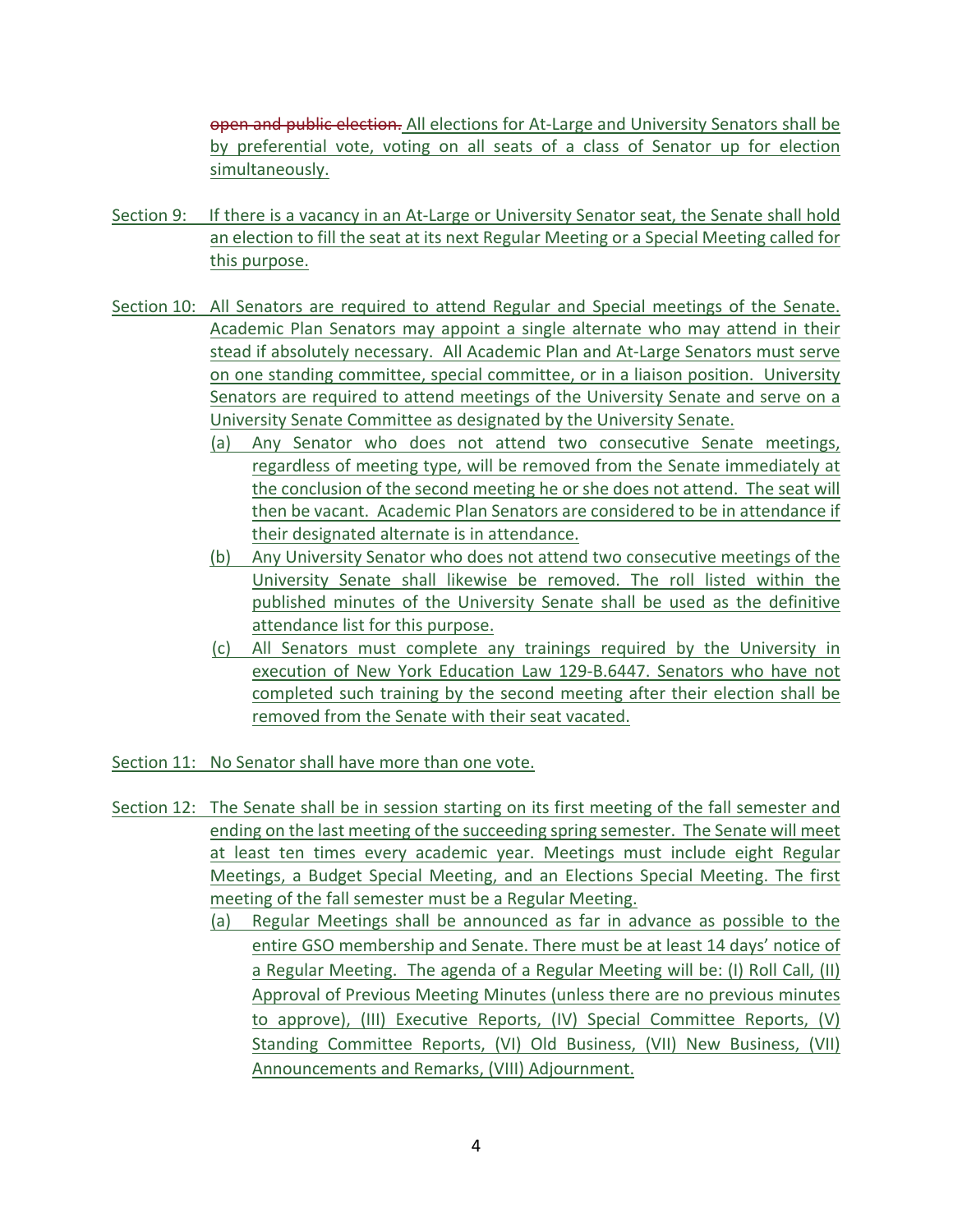- (b) Special Meetings must be called with specific business or a specific topic as their agenda. No other business may be discussed or voted upon at a Special Meeting apart from its stated purpose. There must be at least seven days' notice of a Special Meeting, announced to the Senate. The agenda of a Special Meeting will be: (I) Roll Call, (II) Approval of Previous Meeting Minutes, (III) Conduct of Designated Special Business, (IV) Announcement and Remarks, (V) Adjournment. Relevant Executive and Committee reports may be made during part (III) of a Special Meeting.
- (c) The Vice President of Internal Affairs shall chair all Senate meetings. In all cases, the chair shall have a vote only in cases of a tie, regardless of whether the chair is a Senator or not.
- (d) At all Senate meetings, quorum shall be ⅓ of the total number of Senators, excluding vacant seats, unless the Senate is voting on an impeachment or a Constitutional Amendment, per Article III Section 5(a) and Article IV Section 3.
- (e) The rules contained in the most recent edition of Robert's Rules of Order Newly Revised shall govern the Senate where they are not in conflict with the Constitution or Syracuse University policies.
- (f) All Senate meetings must be open to all GSO members, Senators, and may proceed into Executive Session for any portion of a meeting by majority vote, but such a vote must be by roll call. Guests may be invited to attend meetings but can be removed by a majority vote of the Senate. Executive Board Officers, except in the case of Executive Sessions. The Senate
- Section 13: The Senate shall have the power to:
	- (a) Represent the graduate students of Syracuse University comprising the GSO membership and speak on their behalf;
	- (b) Establish the position of the GSO on any matter of importance to graduate students;
	- (c) Make recommendations and draft resolutions to the University or other bodies on any matter of policy affecting graduate students;
	- (d) Set the priorities of the Executive Board, especially when advocating to the University on behalf of the graduate students;
	- (e) Create or authorize any programs of action to accomplish the goals and purposes of the GSO in serving the interests of graduate students except where jurisdiction is expressly denied by the rules and regulations of Syracuse University or where jurisdiction is granted by Syracuse University's judicial system;
	- (f) Set the time and place of Senate meetings;
	- (g) Create any Standing or Special Committees as it deems fit;
	- (h) Request reports from any such committees created by the Senate;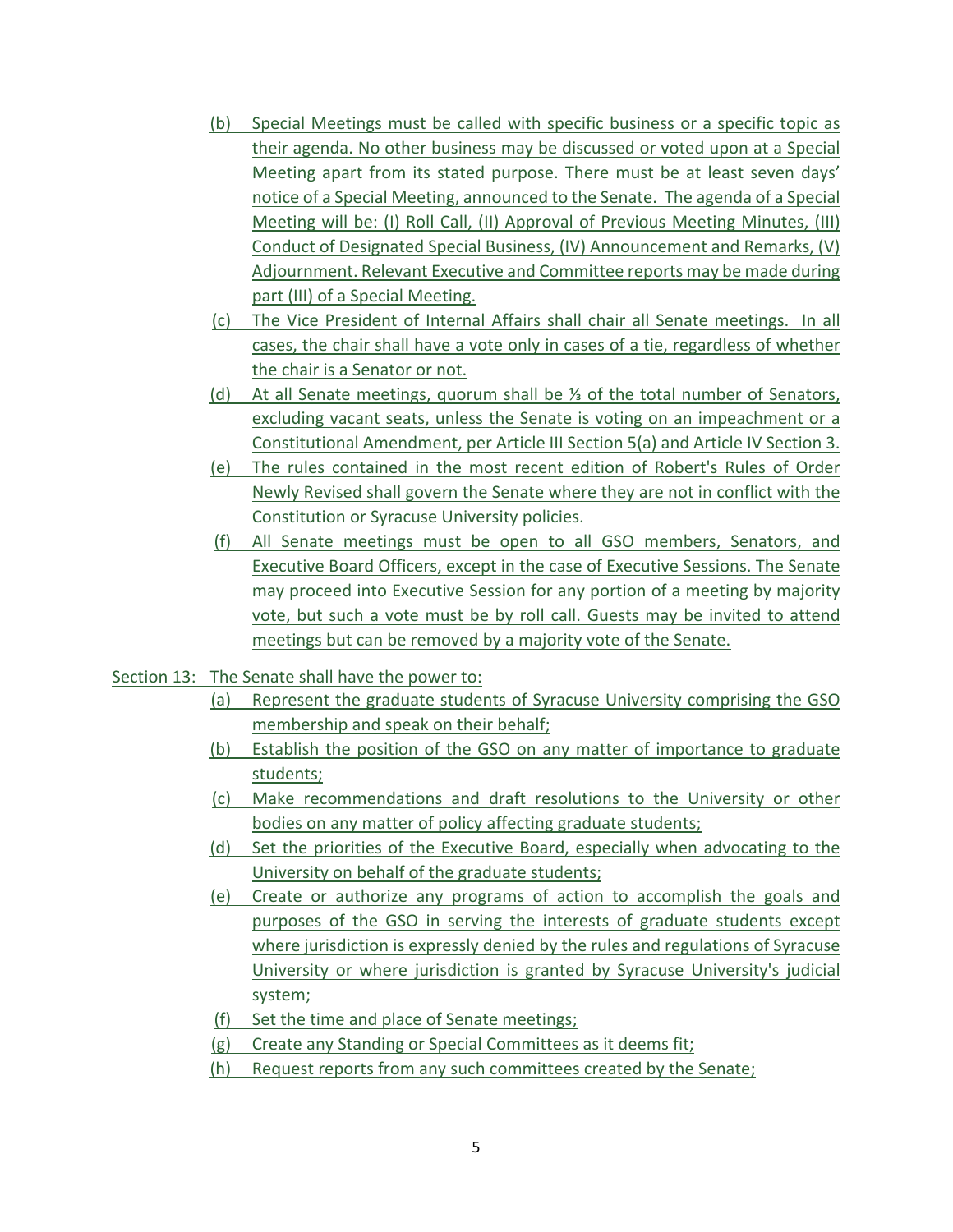- (i) Create positions inferior to the Executive Board and liaison positions between the GSO and other organizations;
- (j) Elect all At-Large and University Senators pursuant to the preceding sections;
- (k) Elect all Executive Officers, excepting the Executive Board's power of vacancy appointment, in which case the Senate shall have the power to approve such appointments as per Article II Section 2(d);
- (I) Call any Executive Officer before the Senate for a hearing;
- (m) Override any action, including a veto, of the Executive Board or any of its Officers by a <sup>2</sup>⁄<sub>2</sub> vote;
- (n) Serve as the exclusive forum for the impeachment of all Officers pursuant to Article III;
- (o) Remove a Senator from his or her seat by a <sup>3</sup> yote;
- (p) Call Special Meetings of the Senate pursuant to the restrictions within Section  $11(b)$ ;
- (q) Schedule Regular Meetings of the Senate if the Executive Board has not otherwise done so, pursuant to the restrictions within Section  $11(a)$ ;
- (r) Raise or lower the graduate student activity fee, adhering to reasonable timing requirements on fee changes imposed by the University;
- (s) Allocate the graduate student activity fee in accordance with reasonable University policies and all applicable laws;
- (t) Amend the Constitution of the GSO pursuant to Article IV; and
- i.(u) Enact all measures necessary and proper in the fulfillment of these powers.
- Section 14: There will be a Finance Committee of the Senate which will provide advice and recommendations on fiscal matters as the Senate requests. In the Budget Special Meeting, the Senate will consider the Finance Committee's proposed annual budget, although it may dispose of it in the same manners as all other Senate business.
	- (a) All campus-wide Service Organizations and Recognized Student Organizations may argue their case for funding in front of the Senate. The Senate retains the right to place reasonable limits on the time allotted for such arguments.
	- (b) If the Senate has not approved any annual budget by April  $30<sup>th</sup>$  for the following academic year, then the annual budget as originally proposed by the Finance Committee shall be considered approved and in force.
- Section 8: The Duties and Powers of Senators Include:
	- i. Voting on all motions before the Senate; each Senator has one vote.
	- ii. Making recommendations on any matter of policy affecting graduate students.
	- iii. Creating or authorizing any programs of action to accomplish the goals and purposes of the GSO in serving the interests of graduate students except where jurisdiction is expressly denied by the rules and regulations of Syracuse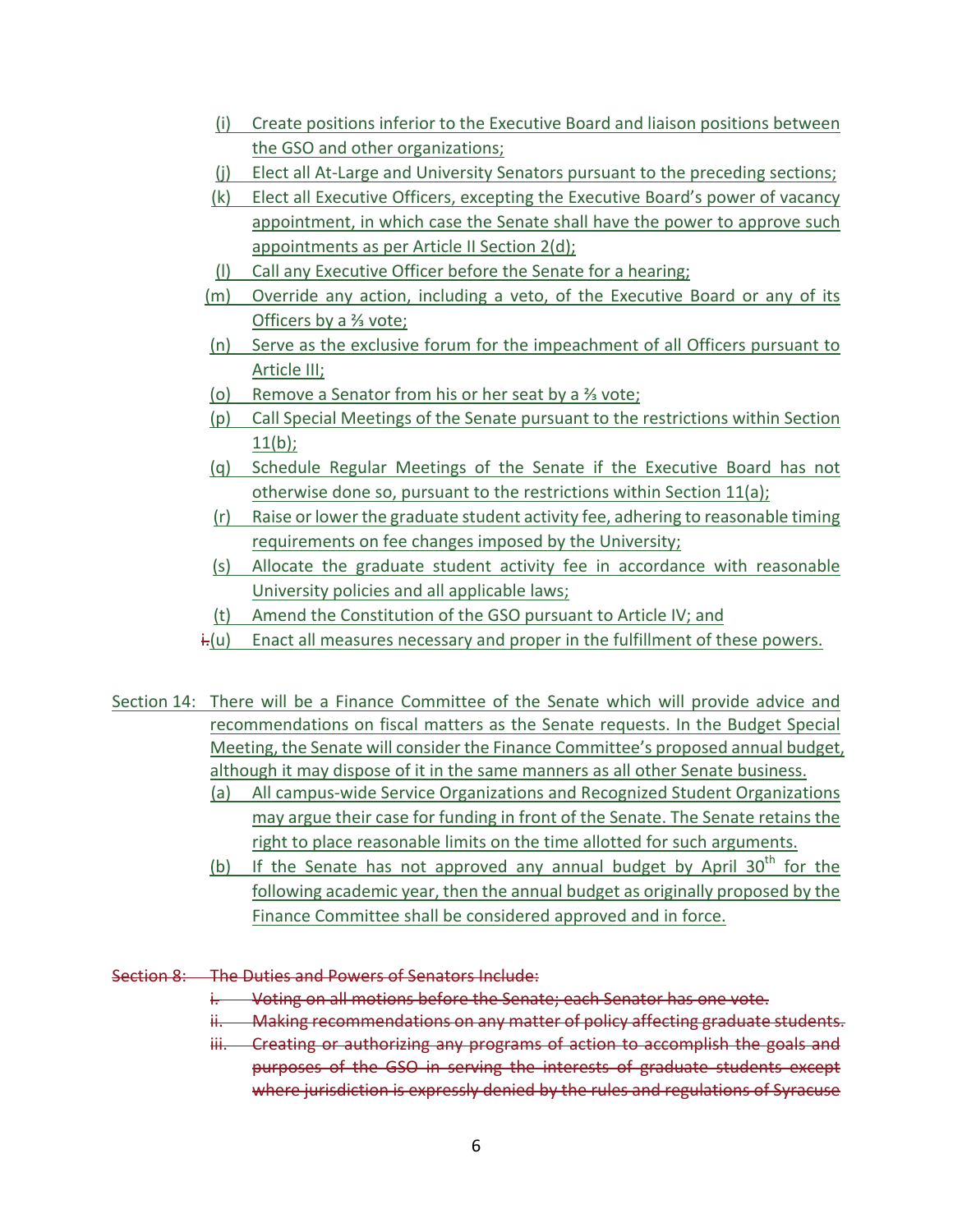University or where jurisdiction is granted by Syracuse University's judicial system.

- iv. Calling any GSO officer or aide before the Senate for a hearing by a simple majority vote.
- v. Overriding any action, including a veto, of the President or Executive Board by a 2/3 vote.
- vi. Enacting non-speculative revenue producing measures and fundraising and allocating monies collected through the graduate student activity fee.
- vii. Confirming appointments to Standing and Special Committees, except for such positions that the Senate wishes to exempt from confirmation.
- viii. Electing GSO Executive Officers, University Senators, At-Large Senators, and confirming all presidential appointments.
- ix. Serving as the exclusive forum for the impeachment of all officers and Senators.
- x. Raising or lowering the graduate student activity fee as annual needs dictate.
- xi. Drafting resolutions to the University on behalf of all GSO members.
- xii. Adding or discontinuing GSO funding to a campus-wide service organization.
- xiii. Issuing a vote of no confidence against any officer or Senator by a 2/3 majority vote of the full Senate at any regular business meeting.
- xiv. Calling, with a majority vote and due notice, Special Meetings of the Senate. Due notice is defined as seven calendar days.
- xv. Setting stipends for officers, allocations for all campus-wide services, determining specific dollar allocations to each degree granting unit, making final funding decisions on special programming requests, setting all funding provisions on behalf of the GSO at its annual budget meeting, directing the president to spend allocated funds in the case of a veto override, and enacting all measures necessary and proper in the fulfillment of its functions.
- Section 9: All Senators are required to attend Regular Business and Special meetings of the GSO. Senators representing degree-granting units may designate a proxy or alternate to satisfy their attendance requirements at Regular Business meetings. University Senators and At-Large Senators may not designate proxies or alternates. In the event of intractable scheduling conflicts, a Senator may arrange to participate in absentia. In such cases the Senator must make prior arrangements in consultation with the Executive Board.
- Section 10: Senators may not vote by proxy or alternate at any special meeting. Absentee ballots may not constitute 50% of quorum at any regular or special business meeting. In cases in which they do, all motions will be postponed until the next regular meeting.
- Section 11: All GSO Senators must serve on one standing committee, special committee or in a liaison position.
- Section 12: The Senate will meet 10 times every academic year. Meetings include 7 regular business meetings, and 3 special meetings: Organization, Budget, and Elections.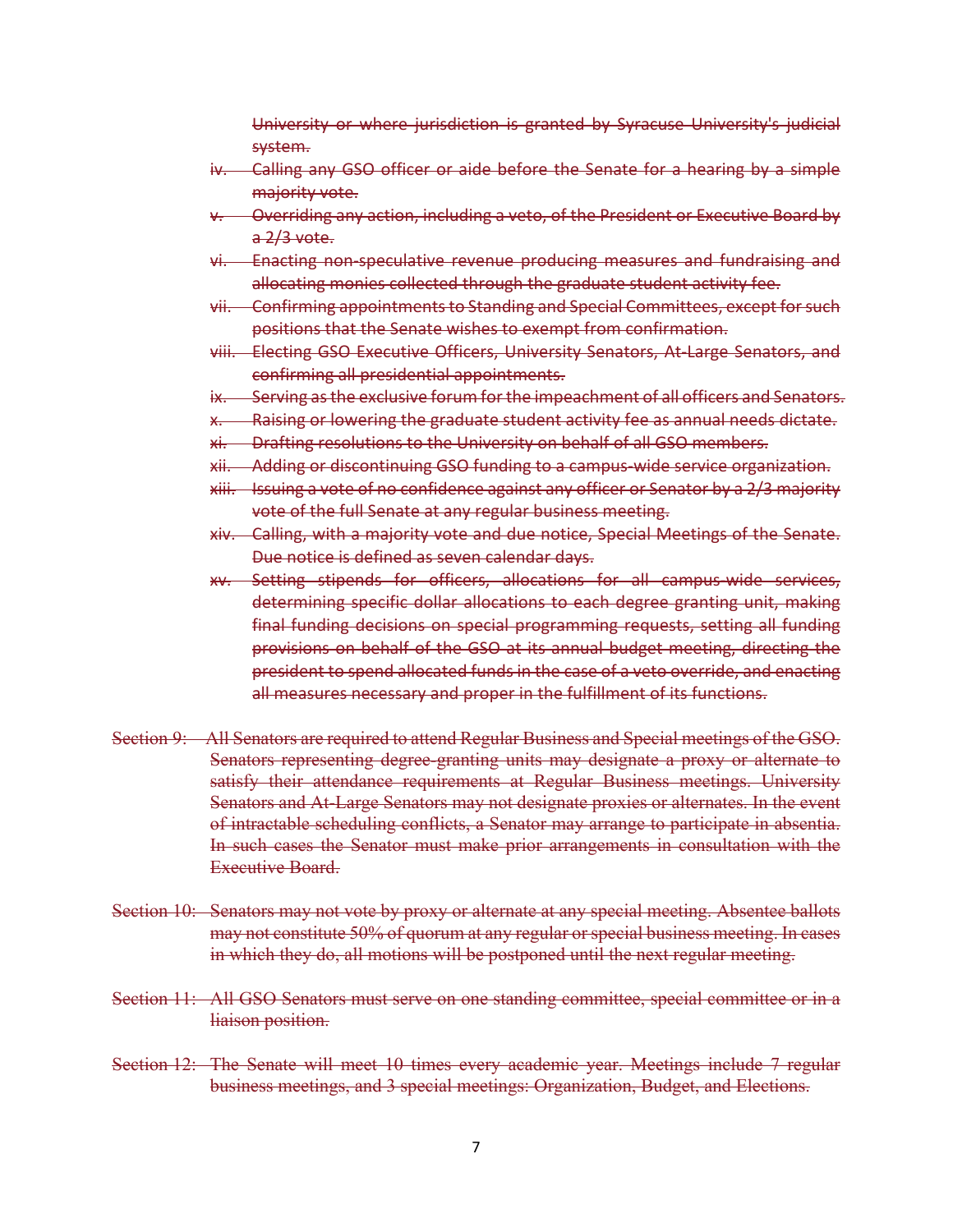## **ARTICLE II: THE EXECUTIVE BRANCH BOARD**

Section 1: All executive powers of the GSO are vested in the Executive Board.

- Section 2: The Executive Board shall consist of six Executive Officers: President, Vice President of Internal Affairs, Vice President of External Affairs, Comptroller, Recording Secretary, and Financial Secretary.
	- (a) In order to be eligible to be an Executive Officer, a person must be a GSO member as of the start of their term or time of election, whichever is later. To be eligible to serve as President or Comptroller, one must also have previously served as a Senator or Executive Officer for at least one year.
	- (b) The President, Vice Presidents, and Comptroller shall be elected by the Senate at its Election Special Meeting in the academic year prior to the one in which they will serve.
	- (c) The Recording and Financial Secretaries shall be elected by the Senate at the first meeting of the academic year during which they will serve.
	- (d) Thereafter, vacancies in the Executive Board shall be filled by the Executive Board, which must be approved by the Senate at its next Regular Meeting or a Special Meeting call for that purpose. If not approved, or if the Executive Board declines to make an appointment, the Senate shall fill the vacancy at any Regular Meeting or Special Meeting called for that purpose. If in any Regular or Special Meeting called to approve an appointment by the Executive Board, the Senate rejects the appointment, they may immediately hold an election for the vacant position(s).
	- (e) In any election for an Executive Officer, preferential voting will be used.
	- (f) The President, Vice Presidents, and Comptroller shall hold office from June  $1<sup>st</sup>$ of the year in which they are elected, or once elected if their election occurs after June  $1^{st}$ , until the following May  $31^{st}$ .
	- (g) The Secretaries shall hold office immediately upon election until the following May  $31^{st}$ .
	- (h) No person shall serve more than two terms in any single position on the Executive Board.
	- (i) Executive Officers, during their terms in office, may simultaneously be Senators.
	- (j) Each Officer may receive a stipend for the year in which the Officer serves, if the Senate so directs.
	- (k) Executive Officers are expected to be students in residence at Syracuse University's main campus in Syracuse, NY during their term in office. In the event that their studies or other activities call them away from campus,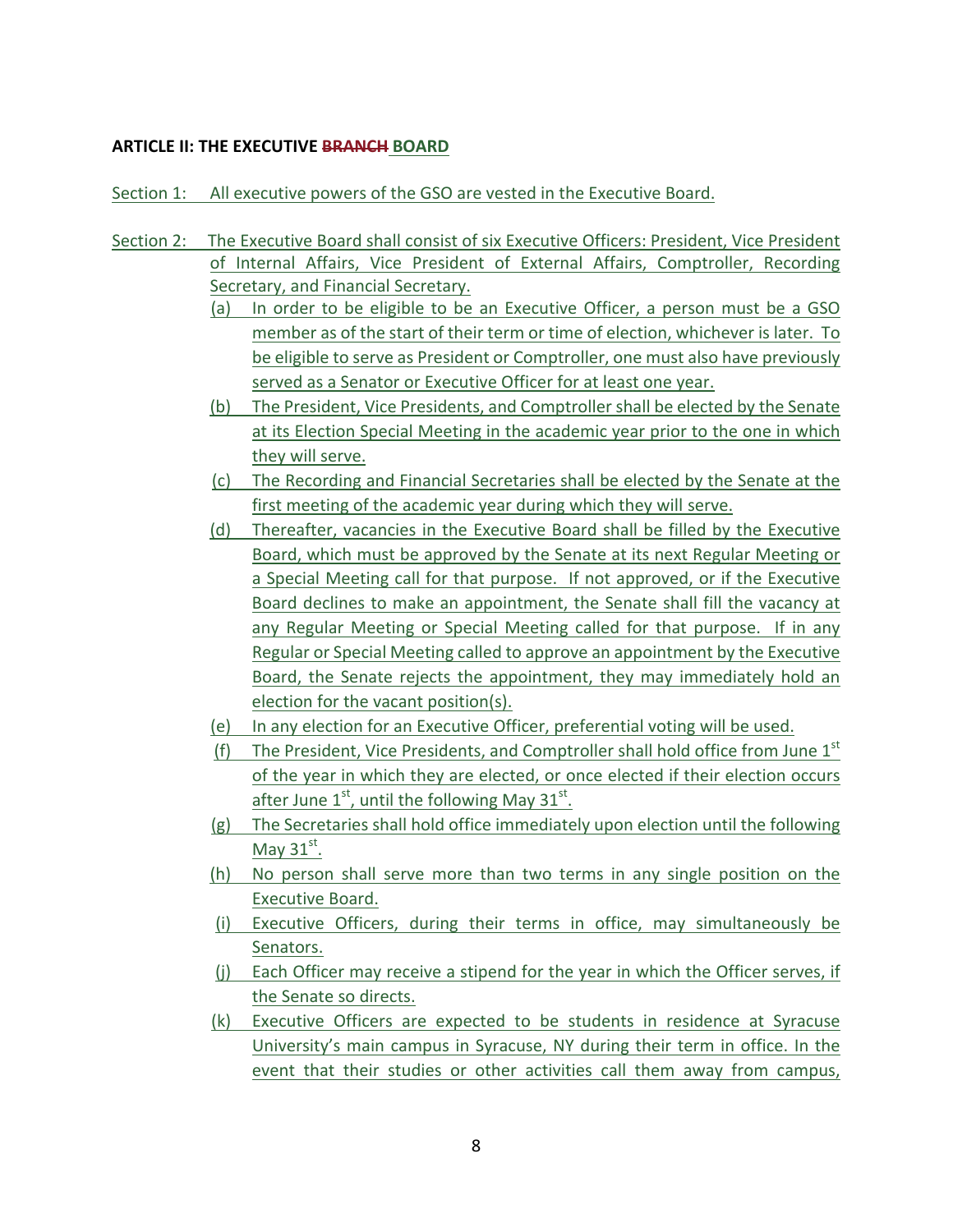periods of absence greater than two weeks must be reported to the GSO Senate, unless such absence occurs strictly during the winter break.

- Section 1: The Executive Board shall consist of six Executive Officers: President, Vice President of Internal Affairs, Vice President of External Affairs, Comptroller, Recording Secretary, and Financial Secretary.
	- i. The President, Vice Presidents, and Comptroller shall be elected by the Senate at its annual Election Meeting in the academic year prior to the one in which they will serve.
	- ii. The Secretaries shall be elected by the Senate at its annual Organizational Meeting in the academic year during the one in which they will serve.
	- iii. Thereafter, vacancies in the Executive Board shall be filled by the Senate at any Regular Meeting.
	- iv. In any election for an Executive Officer, the candidate with the most votes will be chosen.
	- v. To be eligible for an Executive Office, one must be a GSO member, as defined in Article I. To be eligible to serve as President or Comptroller, one must also have previously served as a Senator or Executive Officer for at least one year.
	- vi. No person shall serve more than two terms in any single position on the Executive Board.
	- vii. The President, Vice Presidents, and Comptroller shall hold office from June 1st of the year in which they are elected, or once elected if their election occurs after June 1st, until the following May 31st.
	- viii. The Secretaries shall hold office immediately upon election until the following June 30th.
	- ix. Executive Officers, during their terms in office, may not simultaneously be Senators.
	- x. Each Officer may receive a stipend for the year in which the Officer serves, if the Senate so directs. Stipends may increase annually by a rate of not more than 3%.
	- xi. Executive Officers are expected to be students in residence at Syracuse University's main campus in Syracuse, NY during their term in office. In the event that their studies or other activities call them away from campus, periods of absence greater than two weeks must be reported to the GSO Senate.
	- xii. Executive Officers cannot receive additional compensation from the GSO if they serve in an appointed position.

#### Section 2: The Executive Board shall:

- i. Take action as a whole via a majority vote. Quorum shall be a majority of Executive Officers, excluding vacancies.
- ii. Take on the duties of any vacant office, delegating such responsibilities and powers as the Board sees fit to the remaining Executive Officers.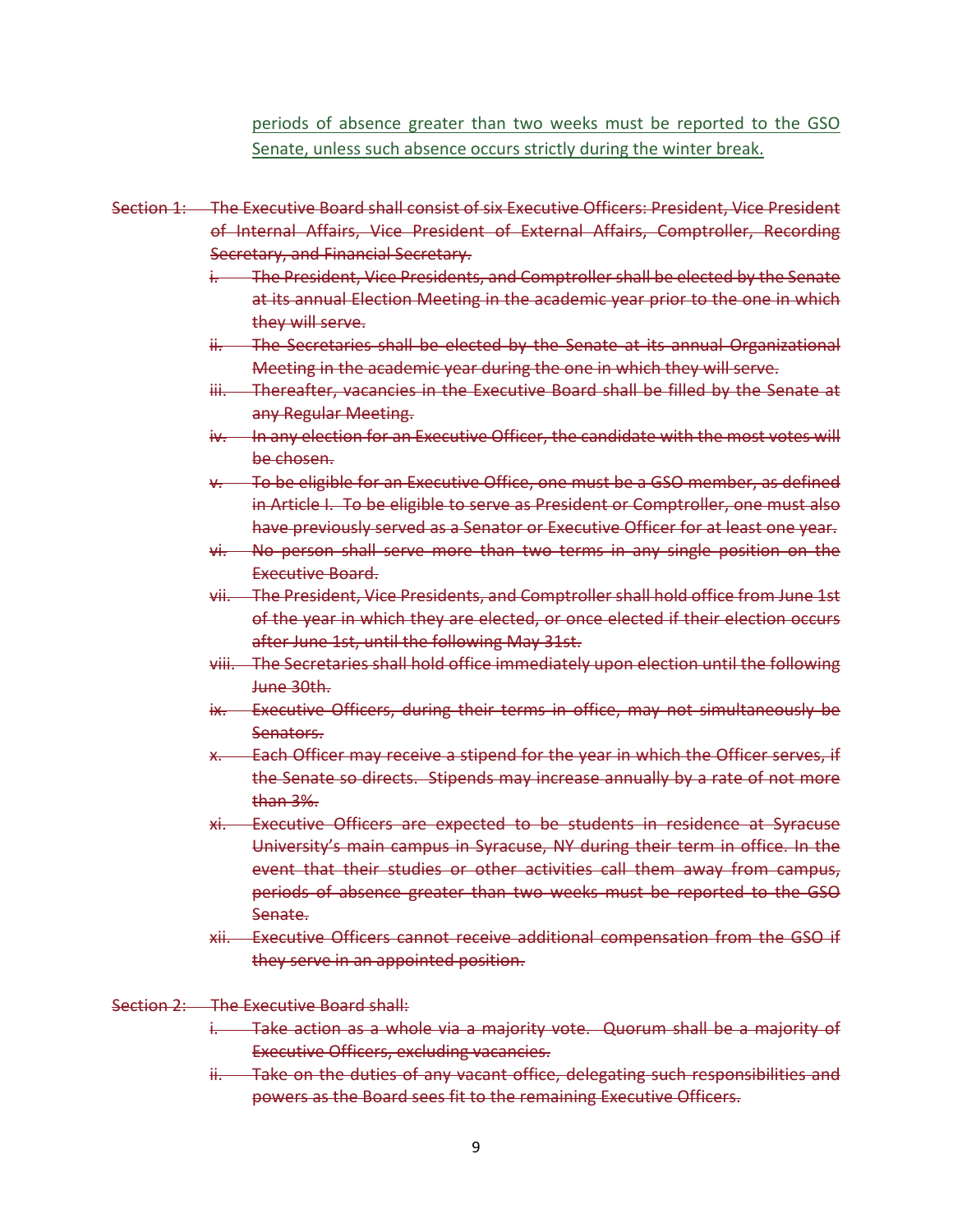- iii. Assist and give advice to the President as necessary.
- iv. Assist the President in implementing all policies, directives, and resolutions of the Senate.
- v. Act on emergency requests for funding not over \$1000 when the GSO Senate may not take action in a timely manner. Such actions must be reported to the Senate at the next regular meeting.
- vi. Attend all meetings of the Senate.
- vii. Establish the place and time of Senate meetings, unless the Senate otherwise directs.
- viii. Call, with due notice, special meetings of the Senate. Due notice is defined as seven calendar days.
- ix. Have the power to veto bills passed by the Senate within five days of their passage.
- Section 3: The duties, powers, and functions of the Executive Board.
	- (a) The rules concerning committees and boards contained in the most recent edition of Robert's Rules of Order Newly Revised shall govern the Executive Board where they are not in conflict with the Constitution or Syracuse University policies.
	- (b) Quorum for all actions shall be a majority of Executive Officers, excluding vacancies.
	- (c) The Executive Board shall:
		- (i) Take over the duties of any vacant office, delegating such responsibilities and powers as the Board sees fit to the remaining Executive Officers;
		- (ii) Assist and give advice to the President as necessary;
		- (iii) Assist the President in implementing all policies, directives, and resolutions of the Senate;
		- (iv) Have the power to act on emergency requests for funding not over \$1000 when the GSO Senate may not take action in a timely manner and report such actions to the Senate at the next Regular Meeting;
		- (v) Attend all meetings of the Senate unless excused by the Senate;
		- (vi) Establish the place and time of Senate Meetings, unless the Senate otherwise directs by majority vote;
		- (vii) Have the power to call Special Meetings of the Senate, pursuant to Article I Section 12(b); and
		- (viii) Have the power to veto motions and resolutions passed by the Senate within five days of their passage and report such actions as expeditiously as possible and at the next Regular or Special Meeting of the Senate. The Executive Board does not have the power to veto an annual budget.

Section 3: The President shall:

i. Serve as Chief Executive of the GSO and oversee its budget and operations.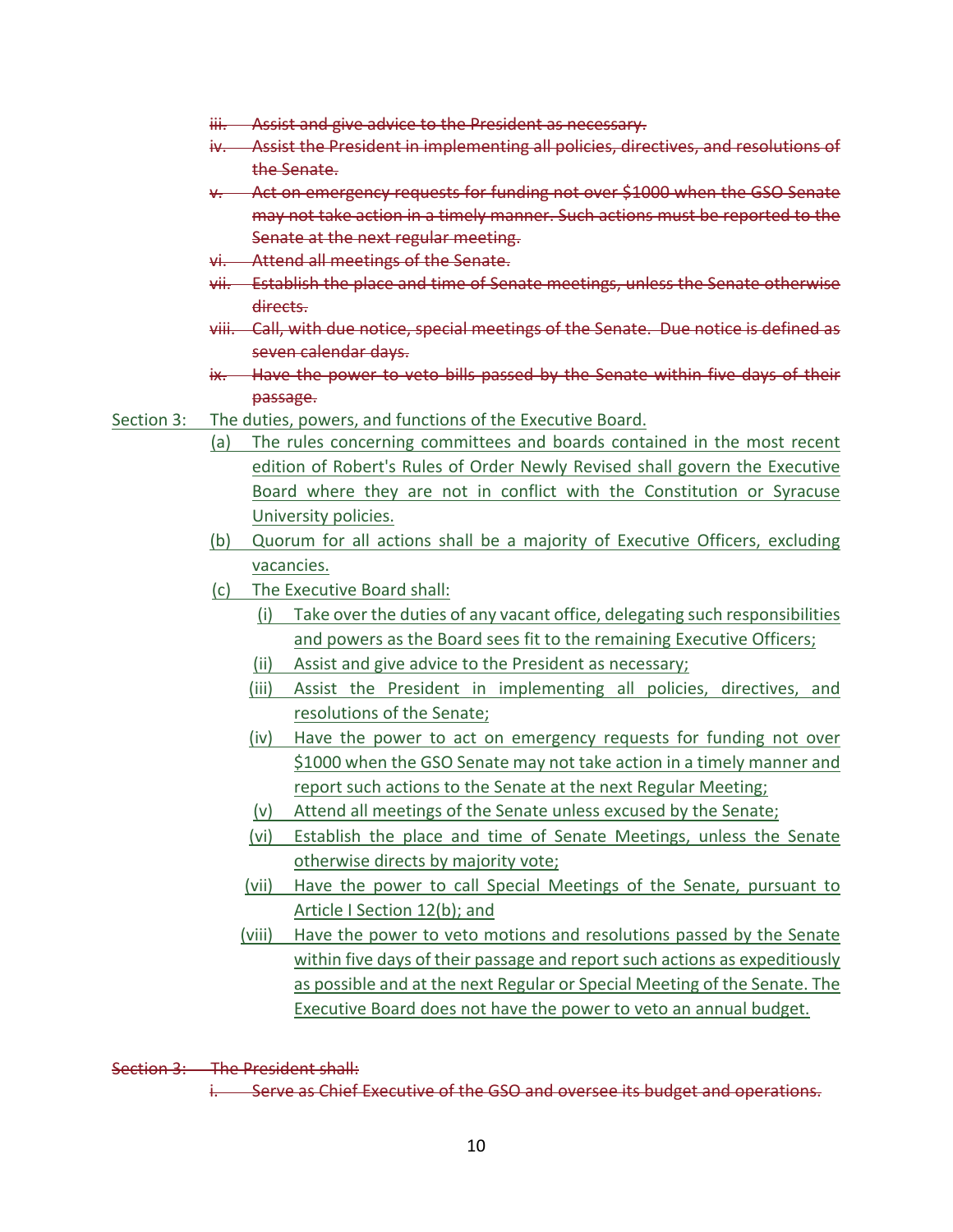- ii. Represent graduate students and the GSO to the Board of Trustees of the University, to the University administration, and to the Graduate School.
- iii. Prepare regular reports to the Board of Trustees in consultation with the Executive Board. These reports shall be made public on the GSO website.
- iv. Advocate on behalf of graduate students to the University administration.
- v. Advocate for graduate student representation on University-wide ad hoc committees, task forces, and working groups, and shall serve on the same as needed, or appoint a GSO Senator otherwise.
- vi. With the cooperation of the Student Association, meet with members of the Student Association executive board.
- vii. Present executive reports to the Senate at all Regular Meetings.
- viii. Implement all policies, directives, and resolutions of the Senate.
- ix. Submit resolutions and legislation from the Senate to other units of the University.
- x. Submit legislation to the Senate from other units of the University.
- xi. Have the right to raise motions before the Senate.
- xii. Appoint all staff and lesser officers the Senate may create.
- xiii. Nominate all Justices to the GSO Court, unless the action of the President is under review.
- xiv. Serve as the Executive Board chair, and call regular meetings thereof.
- xv. Have the power to enter into agreements and contracts with agencies and organizations.
- xvi. Manage any staff and other appointed, paid positions within the GSO.
- xvii. Serve as an ex officio member of all GSO committees, except the Committee on Special Initiatives.
- xviii. Serve in the University Senate in the event that one of the GSO's allotted seats is not filled, and as an ex officio member of the University Senate otherwise.

#### Section 4: The President shall:

- (a) Serve as Chief Executive of the GSO and oversee its budget and operations;
- (b) Represent graduate students and the GSO to the Board of Trustees of the University, to the University administration, and to the Graduate School;
- (c) Prepare regular reports to the Board of Trustees in consultation with the Executive Board, which shall be made public on the GSO website;
- (d) Advocate on behalf of graduate students to the University administration;
- (e) Advocate for graduate student representation on University-wide ad hoc and other committees, task forces, and working groups, and shall serve on the same as needed, or appoint a GSO member otherwise;
- (f) With the cooperation of the Student Association, meet with the leadership of the Student Association;
- (g) Present executive reports to the Senate at all Regular Meetings;
- (h) Faithfully implement all policies, directives, and resolutions of the Senate;
- (i) Submit resolutions and other motions from the Senate to other units of the University as is deemed prudent or when directed to by the Senate;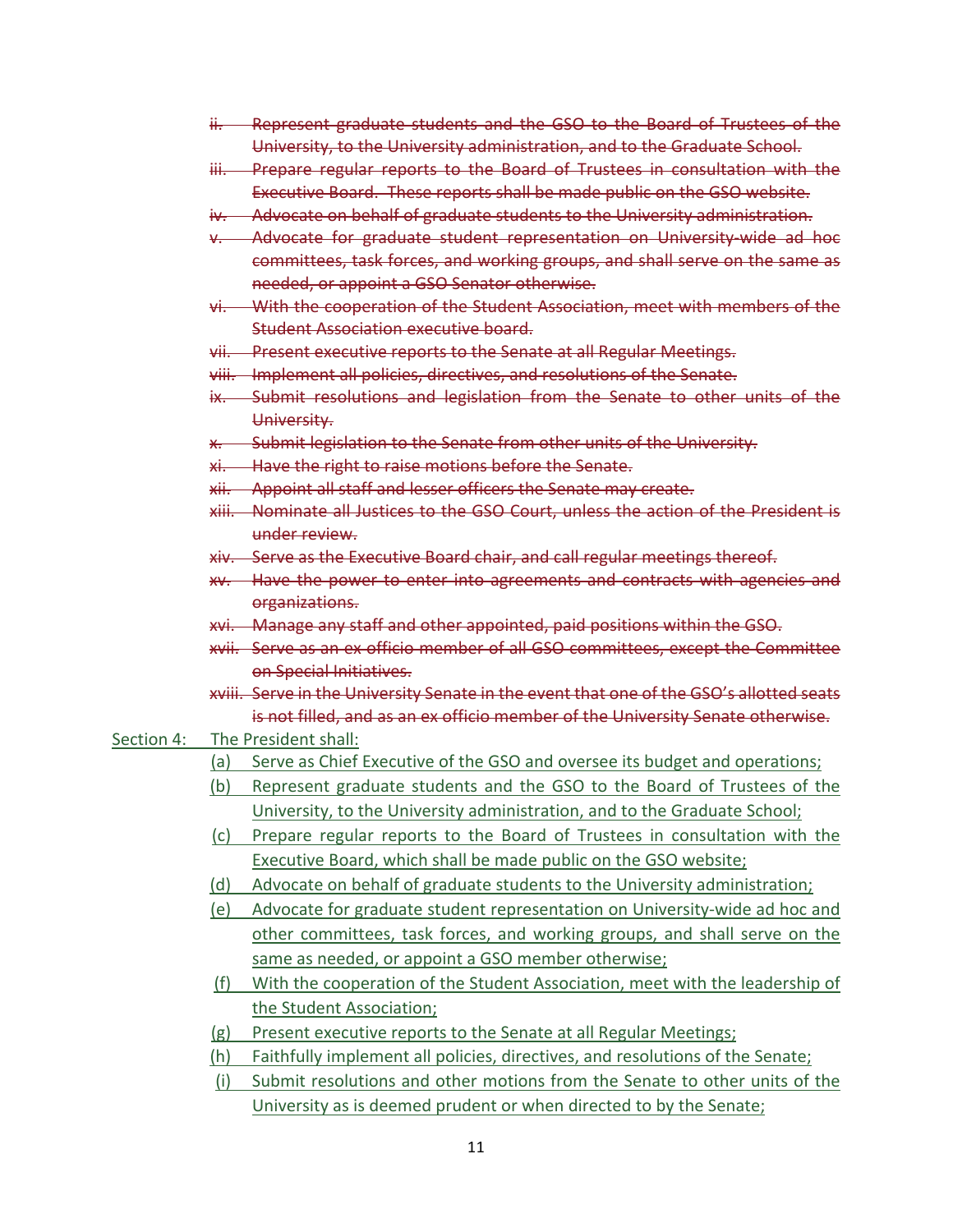- (j) Submit legislation to the Senate from other units of the University as is deemed prudent;
- (k) Have the right to make motions before the Senate without the need of a second;
- (I) Appoint all staff and lesser officers the Senate may create;
- (m) Serve as the Executive Board chair, and call regular meetings thereof;
- (n) Have the power to enter into agreements and contracts with agencies and organizations on behalf of the GSO as authorized by the Senate to the extent allowed by law;
- (o) Manage any staff and other non-elected positions within the GSO;
- (p) Serve as an ex officio member of all GSO committees, except the Committee on Impeachment; and
- (q) Serve in the University Senate in the event that one of the GSO's allotted seats is not filled, and as an ex officio member of the University Senate otherwise.
- Section 4: The Vice President of Internal Affairs shall:
	- i. Serve as the Chair of the GSO Senate, with the power to vote in cases of ties.
	- ii. Set the agenda for Senate meetings, and serve as Chair of the Agenda Committee.
	- iii. Set the procedures and rules of Senate meetings, unless the Senate otherwise directs.
	- iv. Serve as the President with all powers and privileges therein during absence, infirmity, or incapacity of the President.
	- v. Serve as ex officio member of all GSO committees, except the Committee on Special Initiatives.
	- vi. Appoint all committee members and committee chairs, except as otherwise stated in this constitution, and except the Committee on Special Initiatives.
	- vii. Oversee all GSO committees and liaisons, including maintaining regular communication with them, and reporting to the President the status of the committees and liaisons.
	- viii. Serve on a GSO committee or as a liaison in the event that a necessary position is not filled.
	- ix. Serve in the University Senate in the event that one of the GSO's allotted seats is not filled.
	- x. Represent the GSO to recognized student organizations of the University, and to all other University bodies with oversight of student organizations as necessary.
	- xi. Assist the President in managing any staff and other appointed positions within the GSO.
- Section 5: The Vice President of Internal Affairs shall:
	- (a) Serve as the Chair of the GSO Senate;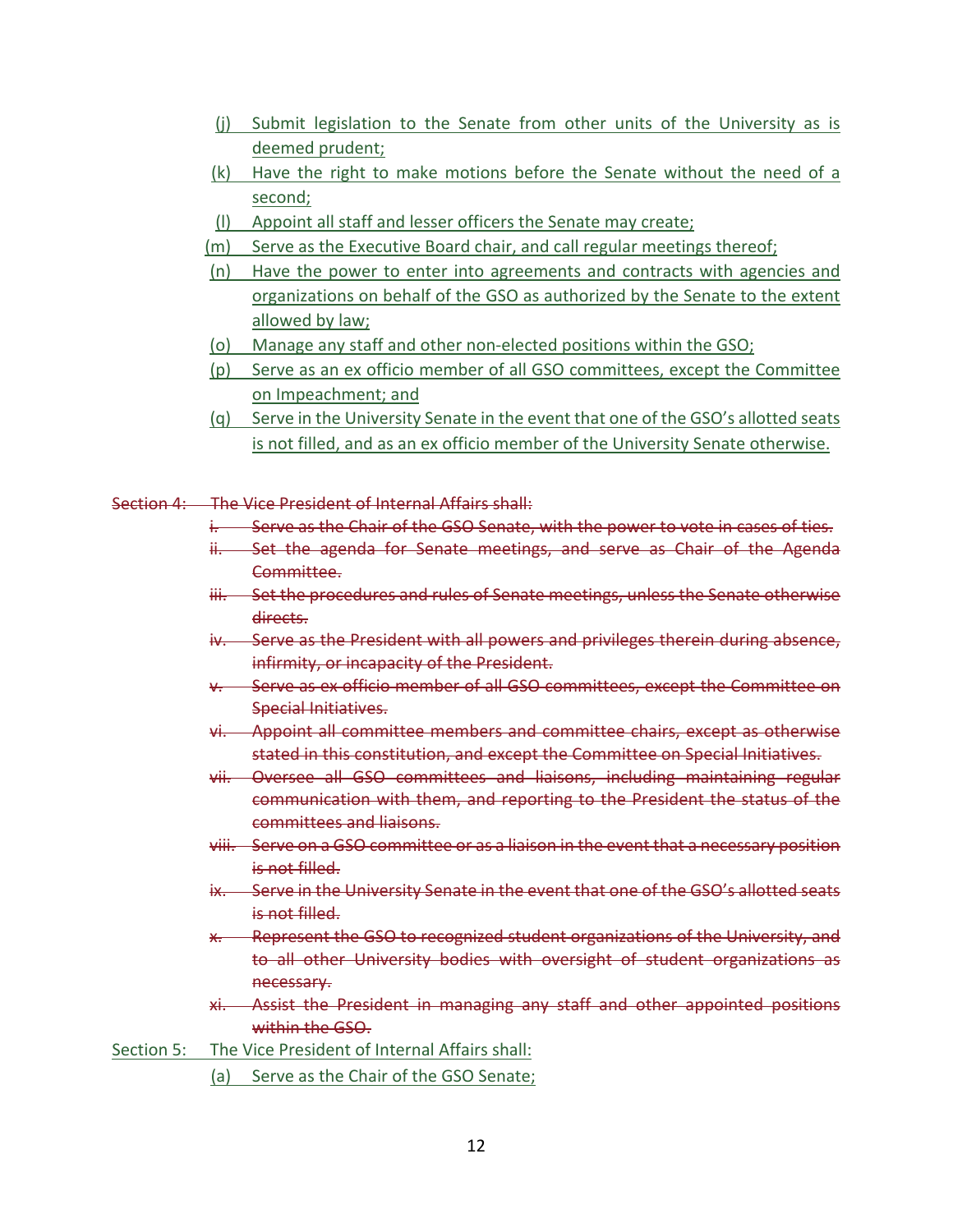- (b) Establish clear and consistent rules on the recognition of Academic Plan Senators;
- (c) Have the power to certify the election of Academic Plan Senators;
- (d) Maintain a list of all academic plans, the list of Senators, and oversee the maintenance of Senate roll and attendance records;
- (e) Set and promulgate the agenda for Senate meetings, and serve as chair of an Agenda Committee or other similar body the Senate creates;
- (f) Serve as the President with all powers and privileges therein during absence, infirmity, or incapacity of the President;
- (g) Serve as ex officio member of all GSO committees, except the Committee on Impeachment;
- (h) Appoint all committee members and committee chairs, except as otherwise stated in this Constitution, and except the Committee on Impeachment;
- (i) Oversee all GSO committees and liaisons, including maintaining regular communication with them, and report to the President and Senate the status of the committees and liaisons;
- (j) Serve on a GSO committee or as a liaison in the event that a necessary position is not filled;
- (k) Serve in the University Senate in the event that one of the GSO's allotted seats is not filled
- (I) Manage the registration of recognized student organizations with the GSO and represent the GSO to all other University bodies with oversight of student organizations as necessary; and
- (m) Assist the President in managing any staff and other appointed positions within the GSO.
- Section 5: The Vice President of External Affairs shall:
	- i. Serve as Chair of all Standing Committees dealing with outreach and event planning.
	- ii. Maintain a list of degree granting units, as defined in Article I.
	- iii. Recruit Senators from degree granting units without representation.
	- iv. Organize GSO events, working toward increasing the visibility of the GSO in the University community.
	- v. Inform graduate students, especially incoming graduate students, about the GSO.
	- vi. Serve on a GSO committee or as a liaison in the event that a necessary position is not filled.
	- vii. Serve in the University Senate in the event that one of the GSO's allotted seats is not filled.
- Section 6: The Vice President of External Affairs shall: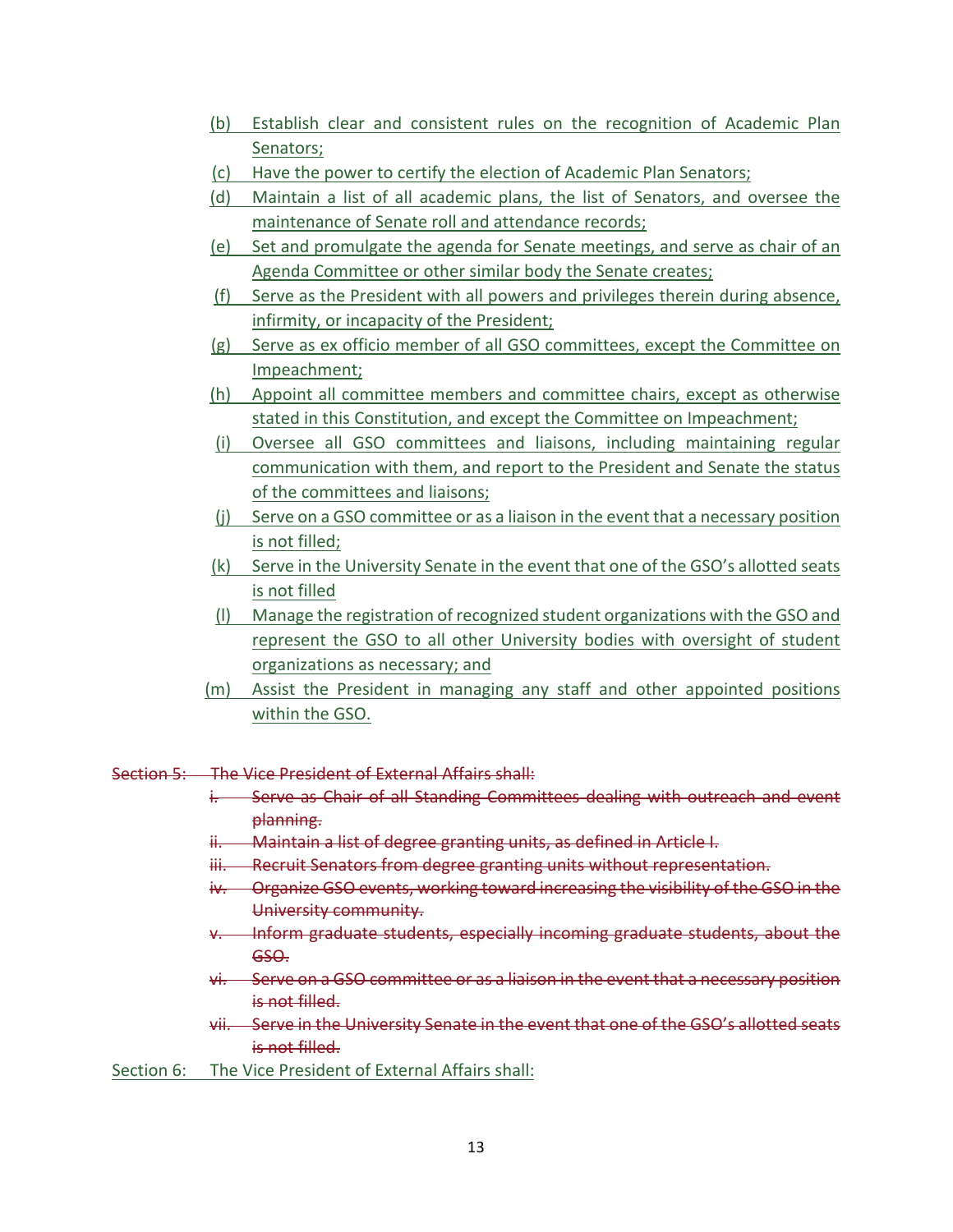- (a) Serve as Chair of all Standing Committees dealing with outreach and event planning;
- (b) Recruit Senators from academic plans without representation;
- (c) Organize GSO events, working toward increasing the visibility of the GSO in the University community;
- (d) Inform graduate students, especially incoming graduate students, about the GSO;
- (e) Serve on a GSO committee or as a liaison in the event that a necessary position is not filled; and
- (f) Serve in the University Senate in the event that one of the GSO's allotted seats is not filled.

Section 6: The Comptroller shall:

i. Maintain current and accurate financial records of the GSO.

- ii. Submit written financial reports to the Senate. Those reports shall include:
- a) **At the first Regular Meeting, an overview of the annual budget passed in the** previous academic year, including any updates and spending throughout the summer.
- b) **At all Regular Meetings, any pending funding requests, including the**  recommendation of the Finance Committee and balance of funds available for such funding.
- c) **At the Special Budget Meeting, an account of funds allocated in the previous budget** but not spent.
- iii. **Chair the Finance Committee.**
- iv. Propose an annual budget for the Special Budget Meeting, which must have been approved by the Finance Committee.
- v. Serve on the University Senate in one of the seats allotted to the GSO, and in that position, serve on the Budget and Fiscal Committee of the same body.
- vi. Assist in overseeing any bookkeeping or accounting staff, or similar appointed positions.

Section 7: The Comptroller shall:

- (a) Maintain current and accurate financial records of the GSO;
- (b) Oversee the work of the Financial Secretary;
- (c) Submit written financial reports to the Senate, including:
- (d) At the first Regular Meeting, an overview of the annual budget passed in the previous academic year, including any updates and emergency spending throughout the summer;
- (e) At all Regular Meetings, any pending funding requests, including the recommendations of the Finance Committee and balance of funds available for such funding; and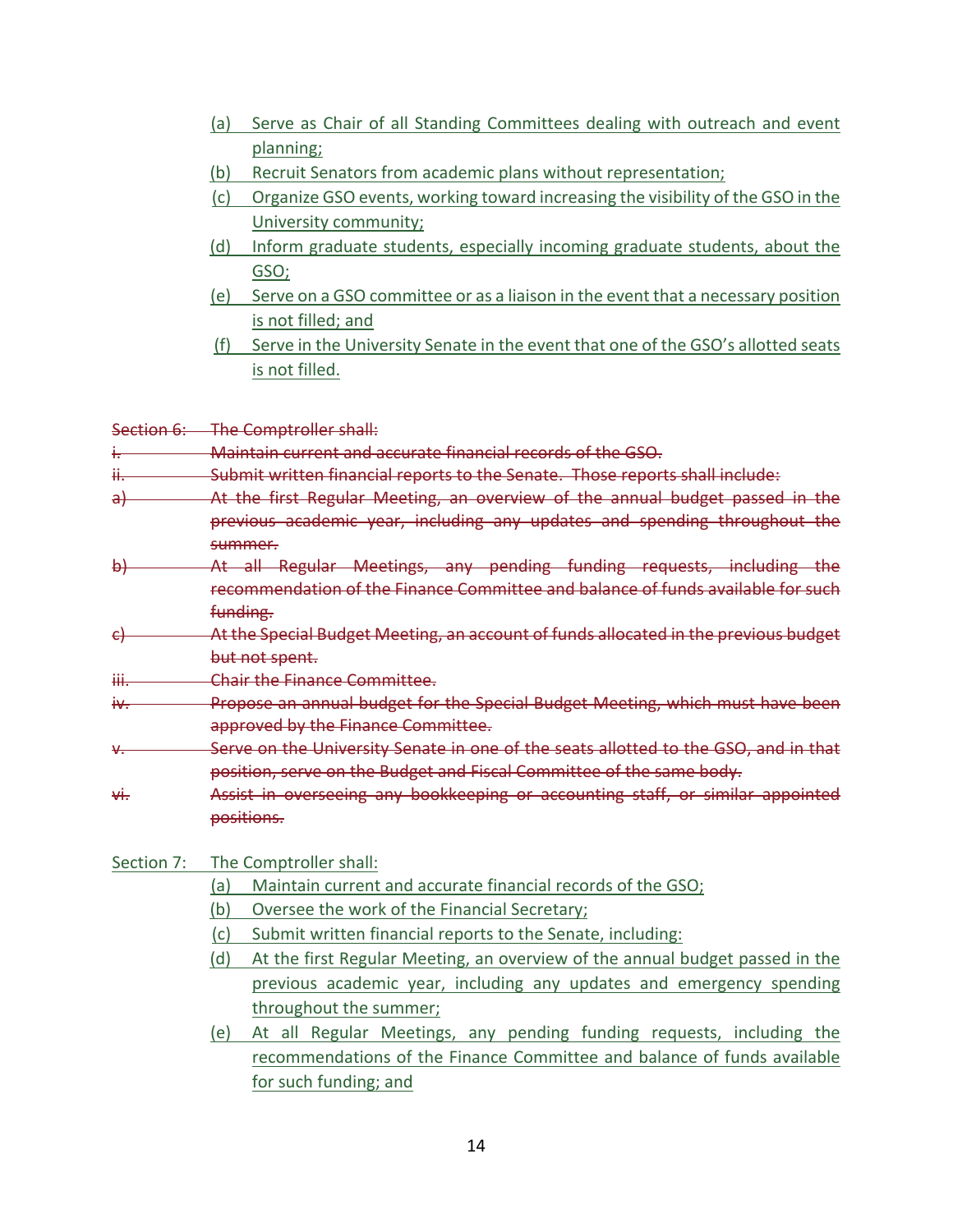- (f) At the Budget Special Meeting, an account of funds allocated in the previous budget but not spent;
- (g) Serve as chair of the Finance Committee;
- (h) Prepare the annual budget for the Budget Special Meeting, which must have been approved by the Finance Committee;
- (i) Serve on the University Senate in one of the seats allotted to the GSO, and in that position, serve on the Budget and Fiscal Committee of the same body; and
- (j) Assist in overseeing any bookkeeping or accounting staff, or similar appointed positions.

## Section 7: The Recording Secretary shall:

- i. Record the minutes at all Senate Meetings.
- ii. Distribute the minutes of Senate Meetings in a timely manner.
- iii. Receive Senator election results from the degree granting units.
- iv. Maintain the rolls at each Senate Meeting, and maintain an archive of the same.
- v. Maintain and publish a list of current Senators and their contact information.
- vi. Maintain an email list of Senators and interested Affiliates.
- vii. Maintain a list of all GSO standing committees, special committees, and liaison positions.
- viii. Work with all grant program committees or other boards to process all applications and other paperwork and correspondence.
- ix. Maintain the GSO's various public documents and forms, and update them as needed, in consultation with the Executive Board or the relevant committees.
- x. Serve on a GSO committee or as a liaison in the event that a necessary position is not filled.
- xi. Serve in the University Senate in the event that one of the GSO's allotted seats is not filled.

## Section 8: The Recording Secretary shall:

- (a) Record the minutes at all Senate Meetings;
- (b) Publicly post the minutes of Senate Meetings, excepting any portions in Executive Session, and send the minutes to the Senate;
- (c) Maintain the rolls at each Senate Meeting, and maintain an archive of the same;
- (d) In coordination with the Vice President of Internal Affairs, publish a list of current Senators and their contact information;
- (e) Maintain an email list of Senators;
- (f) Maintain a list of all GSO standing committees, other committees, and liaison positions;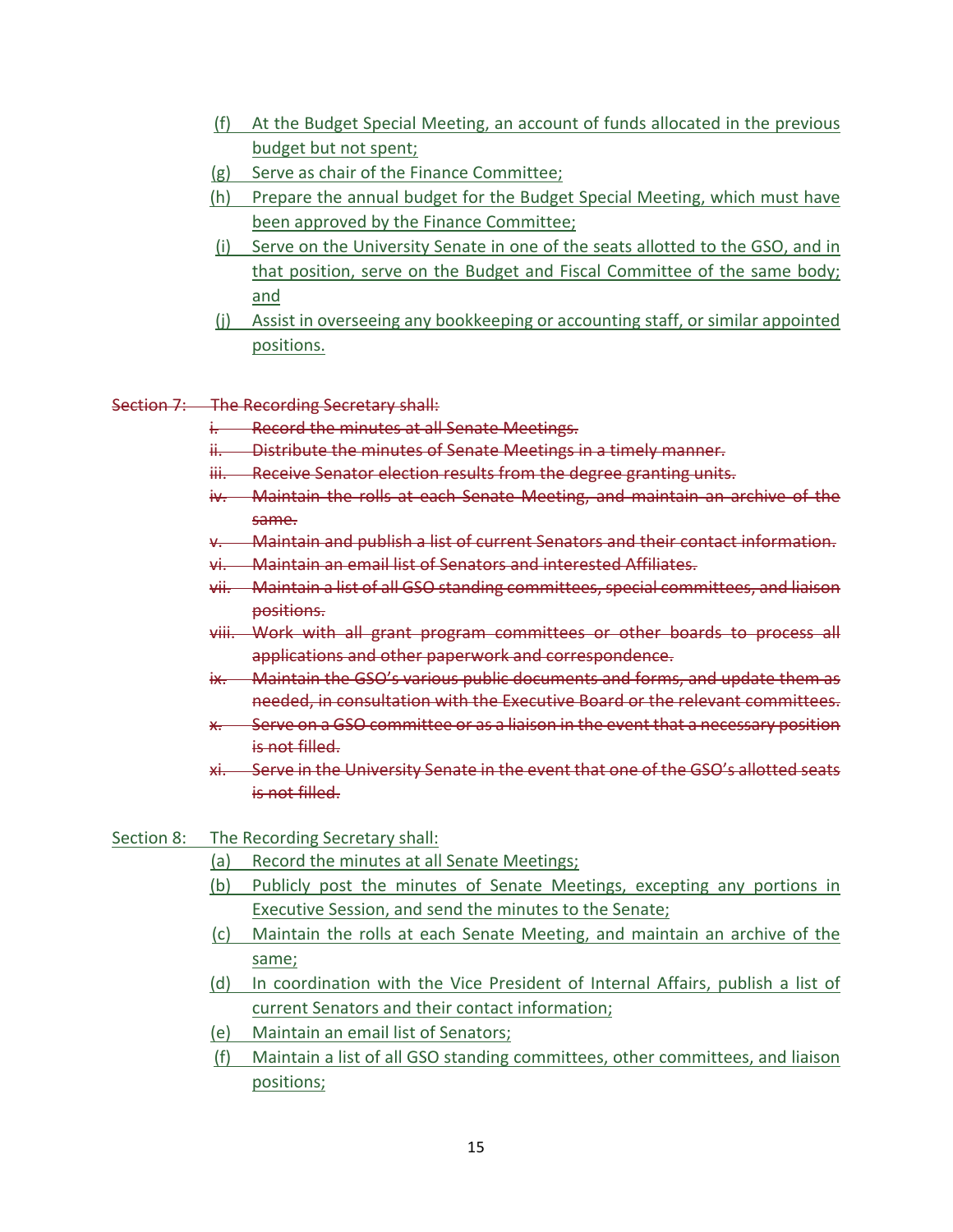- (g) Work with all GSO grant program committees or other similar GSO committees to process all applications and other paperwork and correspondence;
- (h) Maintain the GSO's various public documents and forms, and update them as needed, in consultation with the Executive Board or the relevant committees;
- (i) Serve on a GSO committee or as a liaison in the event that a necessary position is not filled; and
- (j) Serve in the University Senate in the event that one of the GSO's allotted seats is not filled.
- Section 8: The Financial Secretary shall:
	- i. Keep records of all payments made and received on the accounts of the GSO, the accounts of graduate student organizations registered with the GSO, and those departments with a funding allocation.
	- ii. Process all reimbursements and other routine financial paperwork.
	- iii. Assist the Comptroller in his or her duties, including maintaining accurate financial records, creating reports to the Senate, and creating the annual budget proposal.
	- iv. Serve as Vice Chair of the Finance Committee.
	- v. Serve on a GSO committee or as a liaison in the event that a necessary position is not filled.
	- vi. Serve in the University Senate in the event that one of the GSO's allotted seats is not filled.
- Section 9: The Financial Secretary shall:
	- (a) Keep records of all payments made and received on the accounts of the GSO, the accounts of graduate student organizations registered with the GSO, and those departments with a funding allocation;
	- (b) Process all reimbursements and other routine financial paperwork;
	- (c) Assist the Comptroller in his or her duties, including maintaining accurate financial records, creating reports to the Senate, and creating the annual budget proposal;
	- (d) Serve as vice chair of the Finance Committee;
	- (e) Serve on a GSO committee or as a liaison in the event that a necessary position is not filled; and
	- (f) Serve in the University Senate in the event that one of the GSO's allotted seats is not filled.

## ARTICLE III: THE COURT

Section 1: A Graduate Student Organization Court may be established to review the constitutionality of any legislative or quasi-legislative action taken by the Executive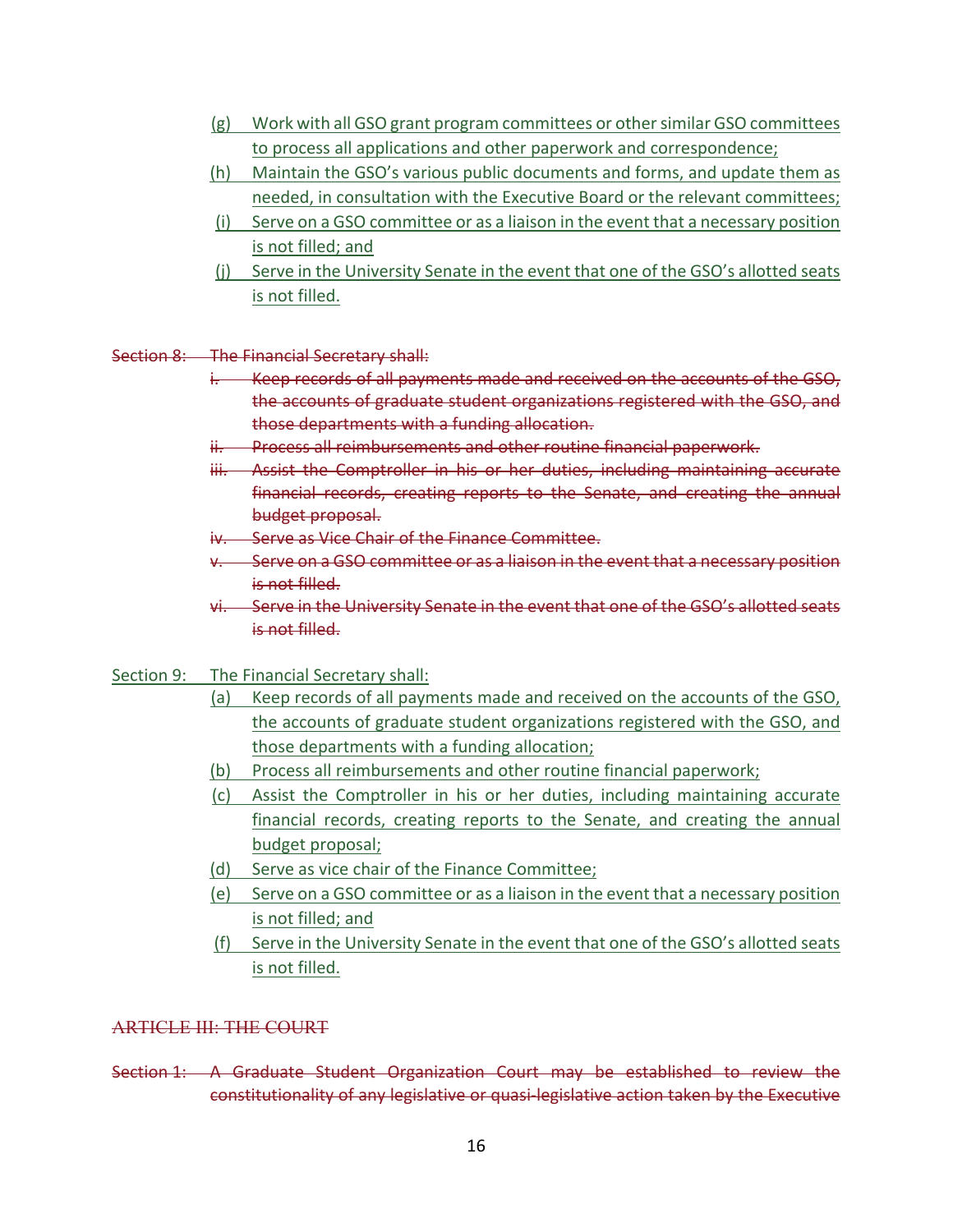Board, an Executive Officer, or the Senate.

Section 2: The Court will consist of one Chief Justice and four Associate Justices.

- Section 3: All Justices will be nominated by the President, unless the action of the president is under review, and confirmed by a 2/3 vote of those Senators present and voting at any Regular meeting. If the action of the President is under review, then the Senate shall determine the method of appointing Justices.
- Section 4: The Court will be established on an *ad hoc* basis and Justices will serve terms not to exceed the duration of the proceedings.
- Section 5: Decisions of the Court are binding on all GSO members.
- Section 6: Cases challenging the constitutionality of an act may be triggered in any one of three ways:
	- $i.$  By a vote of  $1/3$  of the full Senate.
	- ii. By a unanimous vote of the Executive Board with the support of at least five Senators.
	- iii. By any member of the GSO, supported by a petition of 30 graduate students, in which half of those 30 must represent different degree granting units.
- Section 7: Challenges to the constitutionality of a legislative or executive act must have a *bona fide* constitutional point-at-issue, listing the article being infringed and the action causing that infringement. Case and controversy requirements apply. The Graduate Student Organization court will not hear cases involving solely political questions of policy or discretionary decisions that are inherently part of the enumerated powers guaranteed to officers named in this constitution.

#### **ARTICLE IV: ELIGIBILITY FOR OFFICE, DISQUALIFICATION, IMPEACHMENT, AND CONFLICT OF INTEREST**

- Section 1: Loss of student status will result in loss of GSO membership. Should a loss of GSO membership occur, Senators and other Officers are allowed to complete their terms.
- Section 2: No person may vote on the certification of an election to which she or he was a candidate or appoint those who will hear his or her case under investigation.
- Section 3: A Senator will no longer be considered in good standing with the Senate if the Senator has missed two consecutive GSO Regular Business Meetings, or for a University Senator, two consecutive GSO Regular Business Meetings or two consecutive University Senate meetings. If a University Senator or Senator-at-Large is no longer in good standing they shall be removed from office and shall be replaced by an election at the next GSO Regular Business Meeting. If a Senator representing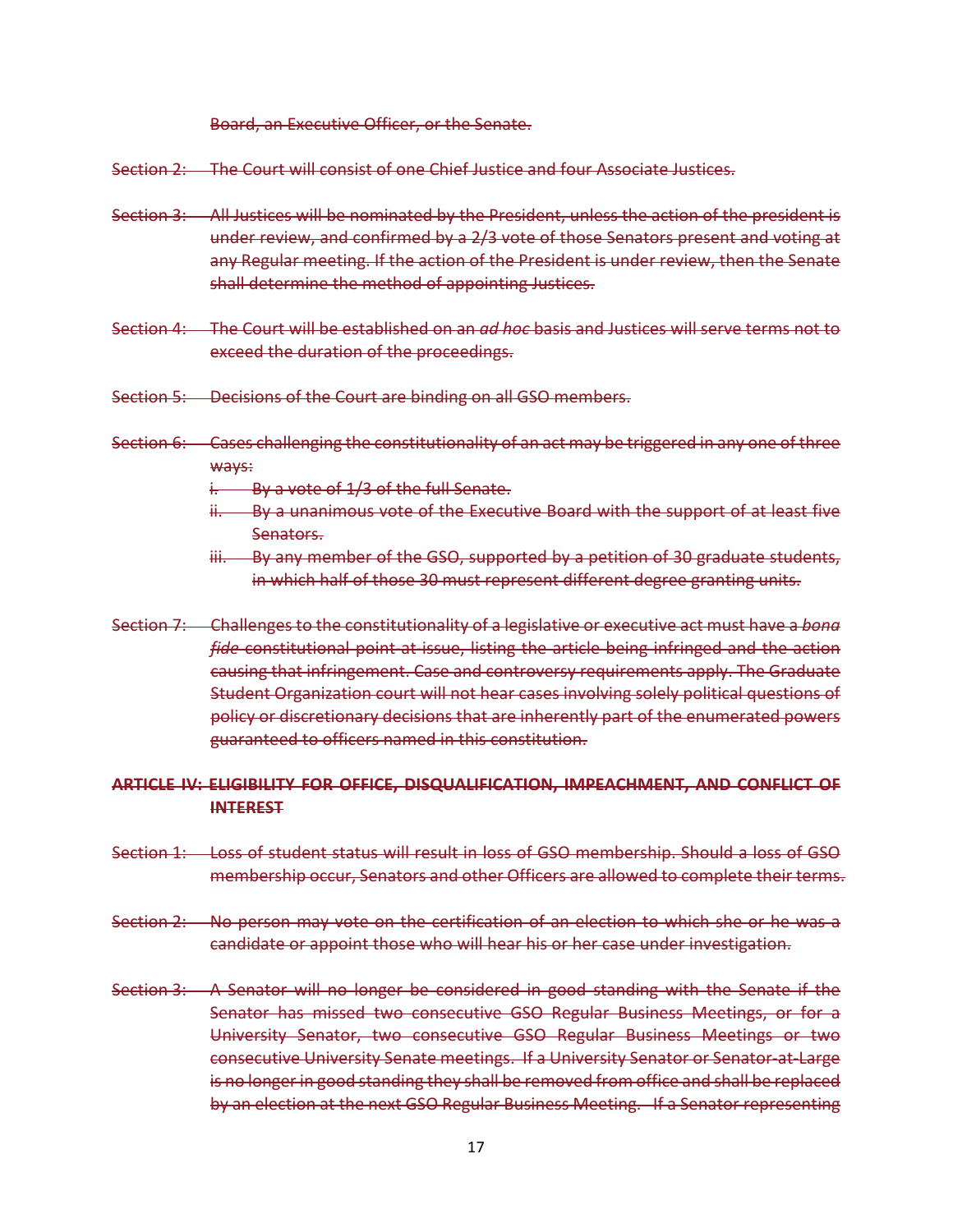an academic plan, or his or her designated proxy, misses two consecutive GSO Regular Business Meetings, that academic plan will be considered inactive and its Senate seat unfilled.

- Section 4: The GSO Senate may impeach any officer, Senator, or other official.
- Section 5: Impeachment actions shall be brought by any Executive Board member or five Senators.
- Section 6: The Committee on Special Initiatives shall consider all actions for impeachment and must make a recommendation within 10 calendar days of its appointment. The Chair and Members of the Committee on Special Initiatives shall be appointed by the Senate directly, via a majority vote, at a Regular or Organizational Meeting, as soon after the submission of the petition as possible.
- Section 7: The Special Initiatives Committee, after reviewing the charges, may:

i. Take no action

ii. Censure the official

- iii. Send the case to the full Senate for a removal hearing
- Section 8: If the complainant is dissatisfied with the Committee's decision, that complainant may force a resolution of impeachment to the Senate through a petition signed by ten Senators.
- Section 9: If a resolution of impeachment is sent to the Senate via the Committee on Special Initiatives or a petition, as described in the above Section, a special meeting will be automatically triggered and must be held within 14 days, unless such a resolution is sent within 10 days of the last day of main campus classes, or during the winter or summer break, in which case, the special meeting must be held within 14 days of the first day of main campus classes the following semester.
- Section 10: In order for an official to be removed from office, 2/3 of the full Senate must vote to remove an official from office.
- Section 11: Procedural Guarantees and Protections:
	- i. The number of votes for impeachment will be calculated using a number based on the full Senate, not quorum at a meeting.
	- ii. Those under impeachment will have seven days' notice prior to any Special Meeting held to consider their impeachment and will be given written copies of the resolution of impeachment under consideration.
	- iii. All persons under impeachment have the right to call witnesses and be represented by counsel should he or she so choose.
	- iv. Impeachment cannot be conducted at a regular business meeting.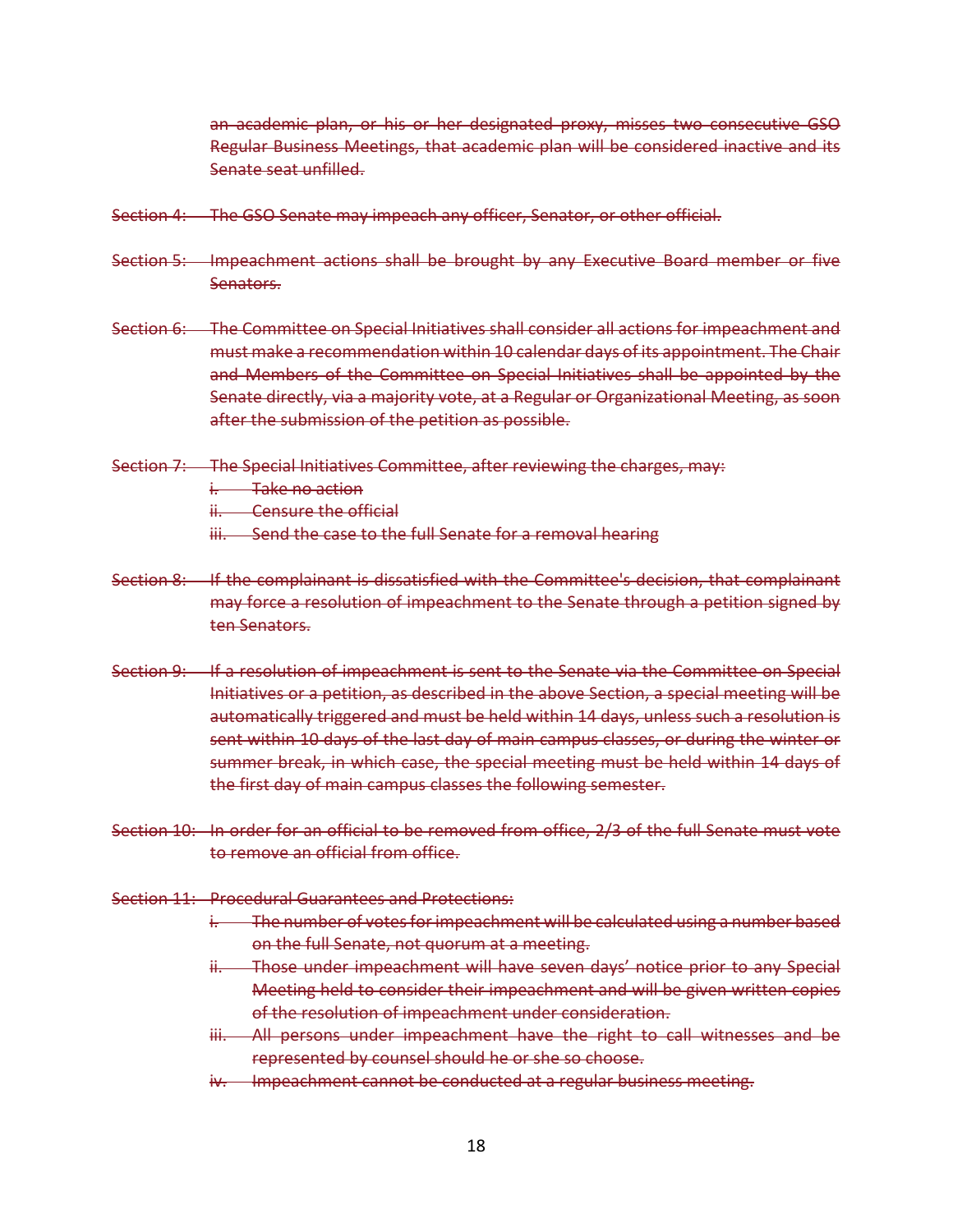## **ARTICLE V: ELECTIONS, TERMS OF OFFICE, AND MEETING REQUIREMENTS**

- Section 1: The annual election meeting will be held in April and must be the final GSO meeting of the academic year.
- Section 2: Half of the University Senate positions, rounded up, will be up for election at the annual election meeting; the remaining unfilled positions will be up for election at the annual organization meeting. Any vacancies thereafter may be filled by the Senate at any Regular Meeting.
- Section 3: Half of the Senator-at-Large positions will be open at the annual election meeting; the rest will be filled at the annual Organizational Meeting.
- Section 4: The Executive Board may temporarily fill vacant positions. Such positions will become permanent upon confirmation by the Senate at the next regular meeting.
- Section 5: The Senate may create new appointed positions at its discretion.
- Section 6: There will be two types of meetings: regular and special business.
	- i. The order and substance of the agenda at a regular meeting will be:
		- a. Call to order
		- b. Roll Call
		- c. Reading and Acceptance of Previous Meeting Minutes
		- d. Executive Reports
		- e. Special and Ad Hoc Committee Reports
		- f. Standing Committee Reports
		- g. Old Business
		- h. New Business
		- i. Remarks for the Record
		- i. Announcements
		- k. Adjournment
- Section 7: Special meetings will take three forms: Organization, Budget and Elections. A call for a Special Meeting must specify the business to be discussed and said business must be resolved at that meeting.
	- i. The order and substance of the agenda at a special meeting will be:
		- a. Call to order
		- b. Roll Call
		- c. Conduct of Designated Special Business
		- d. Adjournment
- Section 8: Quorum exists at any of these meetings when: the number of eligible voting members present at the meeting exceeds 1/3 of the total number of registered Senators.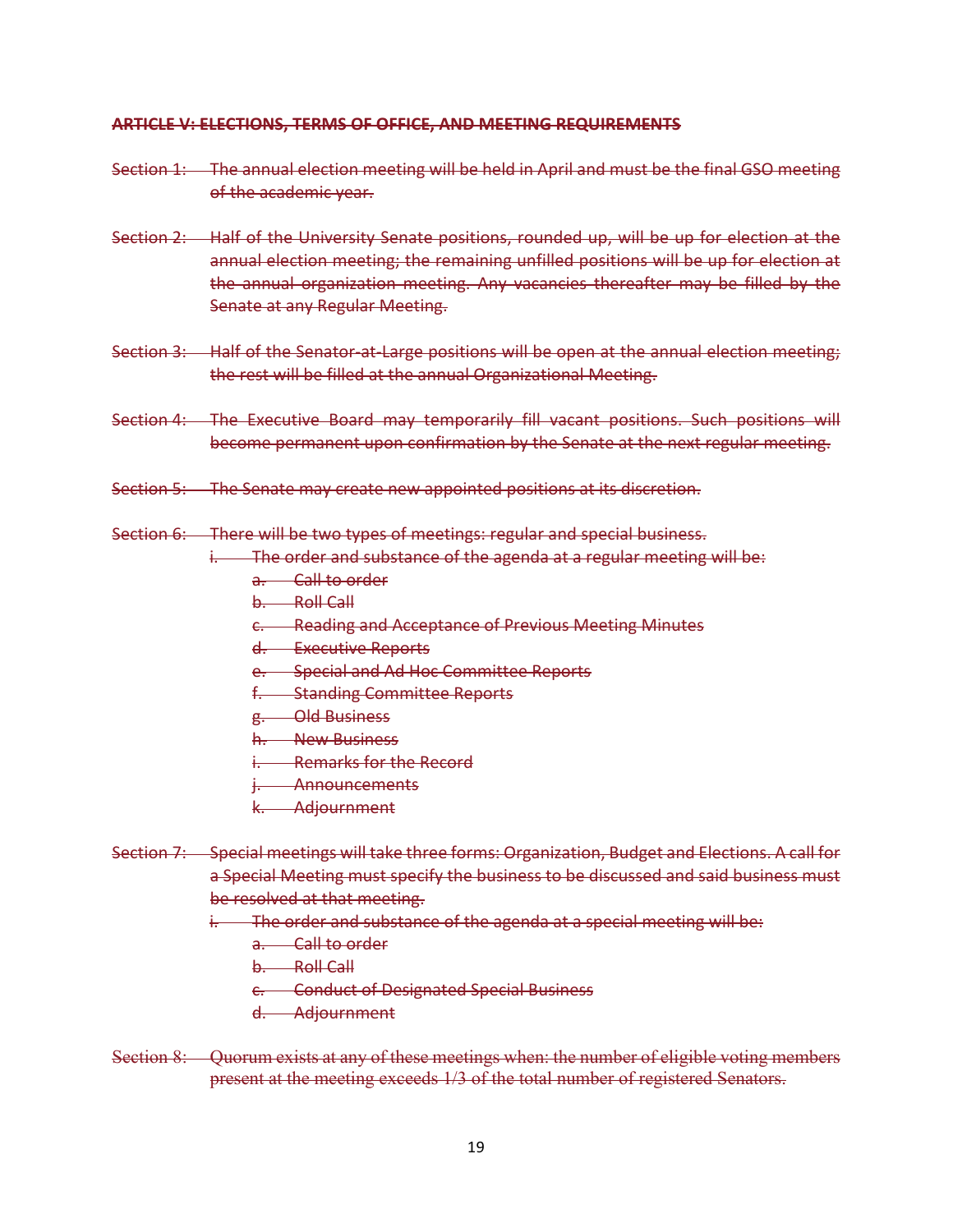- Section 9: A roll call or roll list must be taken and accepted before any business of the Senate can be conducted.
- Section 10: Meetings must be open to all GSO members, except in the case of Executive Sessions. Invited guests may also attend meetings but can be removed by a simple majority vote of those Senators present at any meeting.
- Section 11: The terms "majority," "2/3," "1/3," are defined as that percentage or number of those Senators present at a given meeting, provided quorum requirements have been met. The term "full Senate'' will mean the total number of all registered Senators.

#### **ARTICLE VI: PROPOSING LEGISLATION AND AMENDMENTS**

- Section 1: Any ordinary legislation may be proposed at any regular meeting or at the annual Organization Meeting. No legislation may be proposed at the annual Budget or Election meetings. All legislation will be proposed in the form of main motions or resolution proposals.
- Section 2: Ordinary legislation can be proposed by a petition signed by 30 graduate students and presented to the Chair of the Senate for submission to the Senate. At least 1/2 of the signatures must be from graduate students in different departments. The Senate will vote on the proposed legislation at its next regular meeting.
- Section 3: The Senate may vote to accept, reject, or postpone the proposed legislation until a future date at any regular meeting by a majority vote.
- Section 4: Amendments to the Constitution may be proposed by any GSO Senator or by a petition signed by 30 graduate students. At least 1/2 of the signatures must be from graduate students in different departments.
- Section 5: Amendments to the Constitution may be considered in either of two ways: (1) at a regular Senate meeting provided the proposed amendments have been presented to the Senate Chair at the previous meeting OR (2) at a special meeting of the Senate provided that fourteen days' notice has been given of both the amendment and the meeting's time and location.
- Section 6: Amendments take effect on the date specified by the GSO Senate when the amendments are ratified; ordinary legislation takes effect immediately upon approval by the Senate.

Section 7: Amendments to the Constitution require a 2/3 vote of the full Senate.

Section 8: All main motions must be introduced into the Senate under the agenda item "New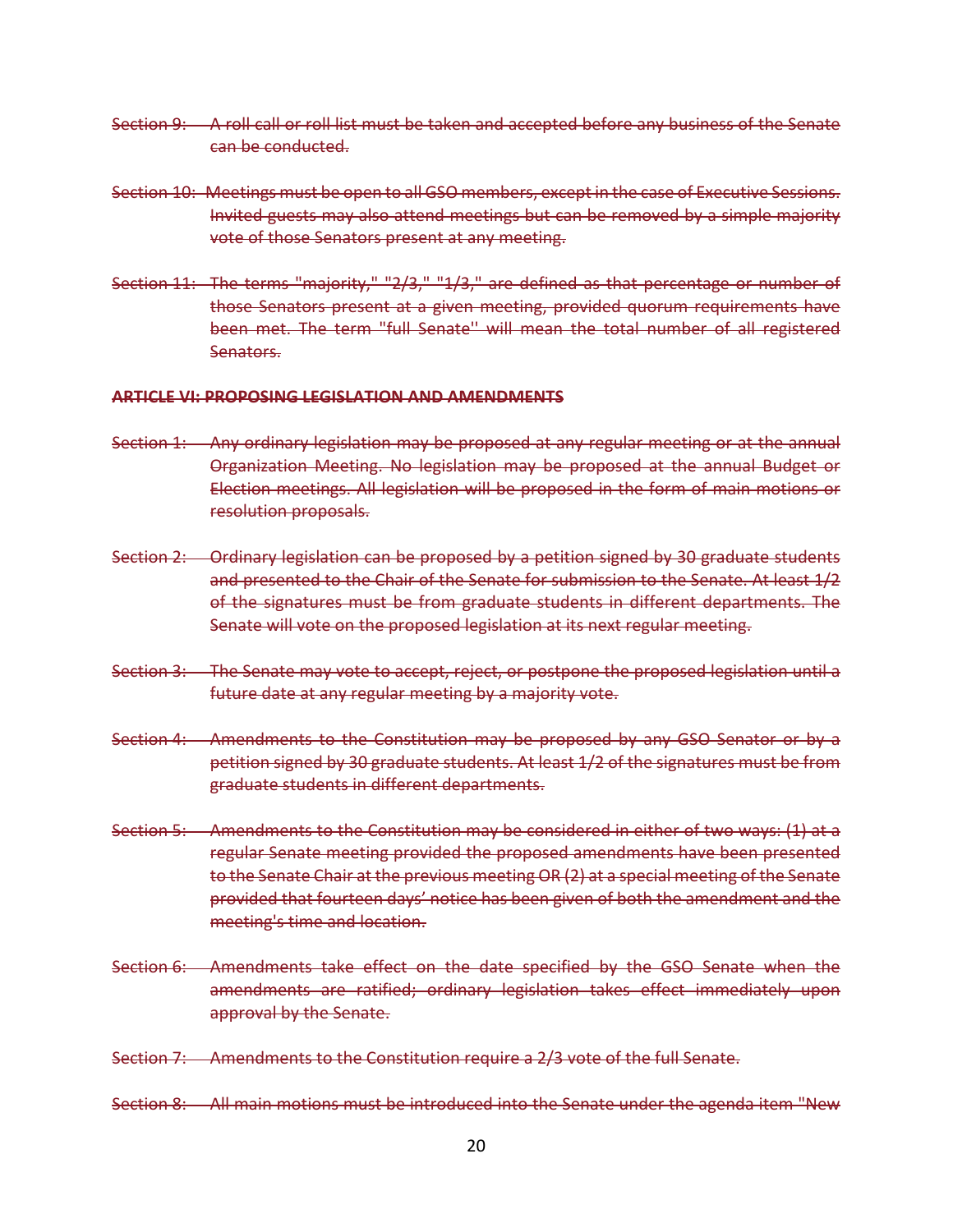Business."

- Section 9: A discharge petition may be used to force a motion or resolution out of committee and be placed on the agenda for the next regular business meeting. A discharge petition requires the signatures of 1/4 of the full Senate.
- Section 10: No legislation may be proposed by referendum.

## **ARTICLE III: IMPEACHMENT OF OFFICERS**

- Section 1: The Senate has the sole power to impeach any Officer or other official of the GSO.
- Section 2: An article of impeachment may be brought by any Executive Board member or ten Senators. Articles of impeachment shall either be brought to the President or the Executive Board as a whole or presented to the chair of the Senate at any Regular or Special Meeting.
- Section 3: Once an article of impeachment is received, the Senate shall appoint a Committee on Impeachment at its next Regular Meeting, specifying the members and chair.
- Section 4: The Committee on Impeachment shall interview those bringing the articles and the Officer or official in question as well as any others the committee may deem informative. The committee shall make a public recommendation within ten academic days of its appointment.
	- (a) In making its recommendation, the Committee must vote by roll, and be published in the Committee's minutes, which must be publicly available once the recommendation is made.
	- (b) The Committee may recommend that the Senate (I) take no action, (II) censure the Officer or official, or (III) remove the Officer or official.
	- (c) An academic day is defined as any day in the fall or spring semesters with scheduled class meetings.
- Section 5: Once the Committee on Impeachment has made a recommendation, a Special Meeting of the Senate shall be called, to be held no later than ten academic days after the committee issues its recommendation, pursuant to Article I Section 12(b). (a) The Senate shall consider the committee's recommendation and take such action as it sees fit. Removal of an Officer requires a <sup>3</sup> majority. When sitting for such a vote, quorum is a majority of Senators, excluding vacant seats.

## **ARTICLE VII: THE GRADUATE STUDENT ACTIVITY FEE AND SYRACUSE UNIVERSITY**

Section 1: The Graduate Student Organization's base budget will be funded through the graduate student activity fee.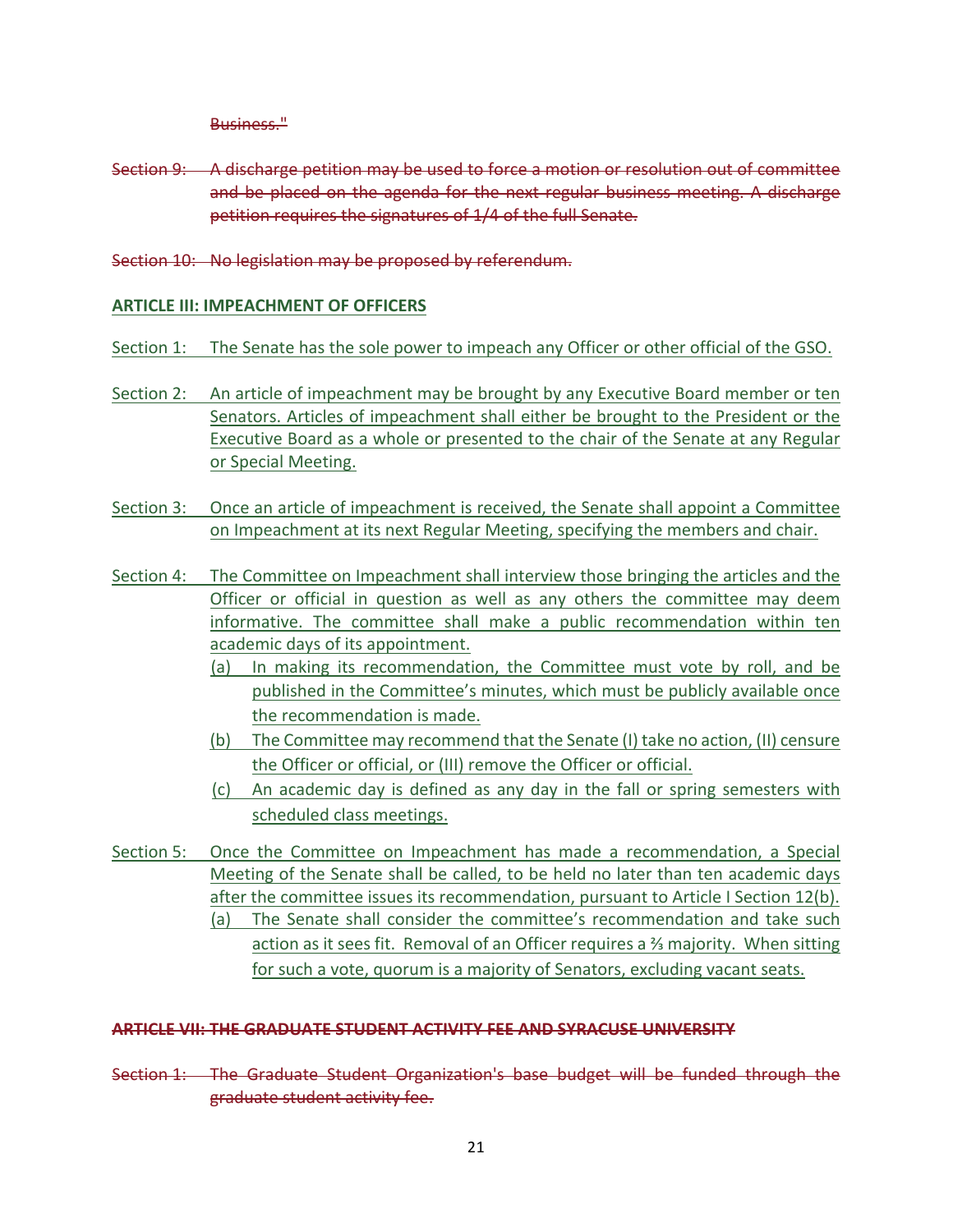Section 2: Every main campus graduate student at Syracuse University will pay the fee.

- Section 3: The GSO Senate will determine the fee schedule for the following year and present those figures to the University for collection. In the absence of a legislated increase, the fee will remain the same as that of the previous year. Fee increases must be passed by the GSO Senate no later than February  $1^\mathrm{st}$  in any given year.
- Section 4: Graduate students at SUNY-ESF shall pay a portion of the total student fee as determined by the GSO Executive Board, in consultation with the SUNY-ESF GSA. The graduate students of SUNY-ESF are eligible to use services provided by the GSO, as determined by the Executive Board in consultation with the SUNY-ESF GSA.
- Section 5: No student will be eligible for a fee waiver.
- Section 6: On July  $1^{st}$ , the University will authorize the release of the sum equal to the established estimate of the total amount of fees collected for the upcoming academic year.
- Section 7: Within ten working days after the end of late registration for the fall and spring semesters, the University and the GSO Comptroller will ascertain the actual sum of the graduate student activity fees collected based on data received from the University's Bursar's Office.
- Section 8: In the event the estimated sum is less than the actual amount collected, the University will authorize the release of the difference in amounts to the GSO. In the event the estimated sum is greater than the actual amount collected, the GSO will authorize the release of the difference in amounts to the University.
- Section 9: The GSO will maintain three accounts from the aggregate fee collection:
	- i. Overhead and Operations: used for payment of stipends, office rentals, supplies, administrative expenses, equipment, web development, food and drink for meetings, funds for beginning and end-of-year events, travel expenses for GSO business, payments to work-study and other employees, and all expenditures that are necessary and proper for the representation of graduate student interests and concerns at Syracuse University.
	- ii. Organizations: used for payments to internal service organizations at Syracuse University used by graduate students for their general welfare and for the management of budgets reserved for student organizations and academic units.
	- iii. Special Programming: used to fund events that serve graduate student activities as determined by the GSO Senate annually.
- Section 10: The GSO will maintain internal accounts for degree-granting units and recognized student organizations receiving annual budget allocations. Internal accounts will be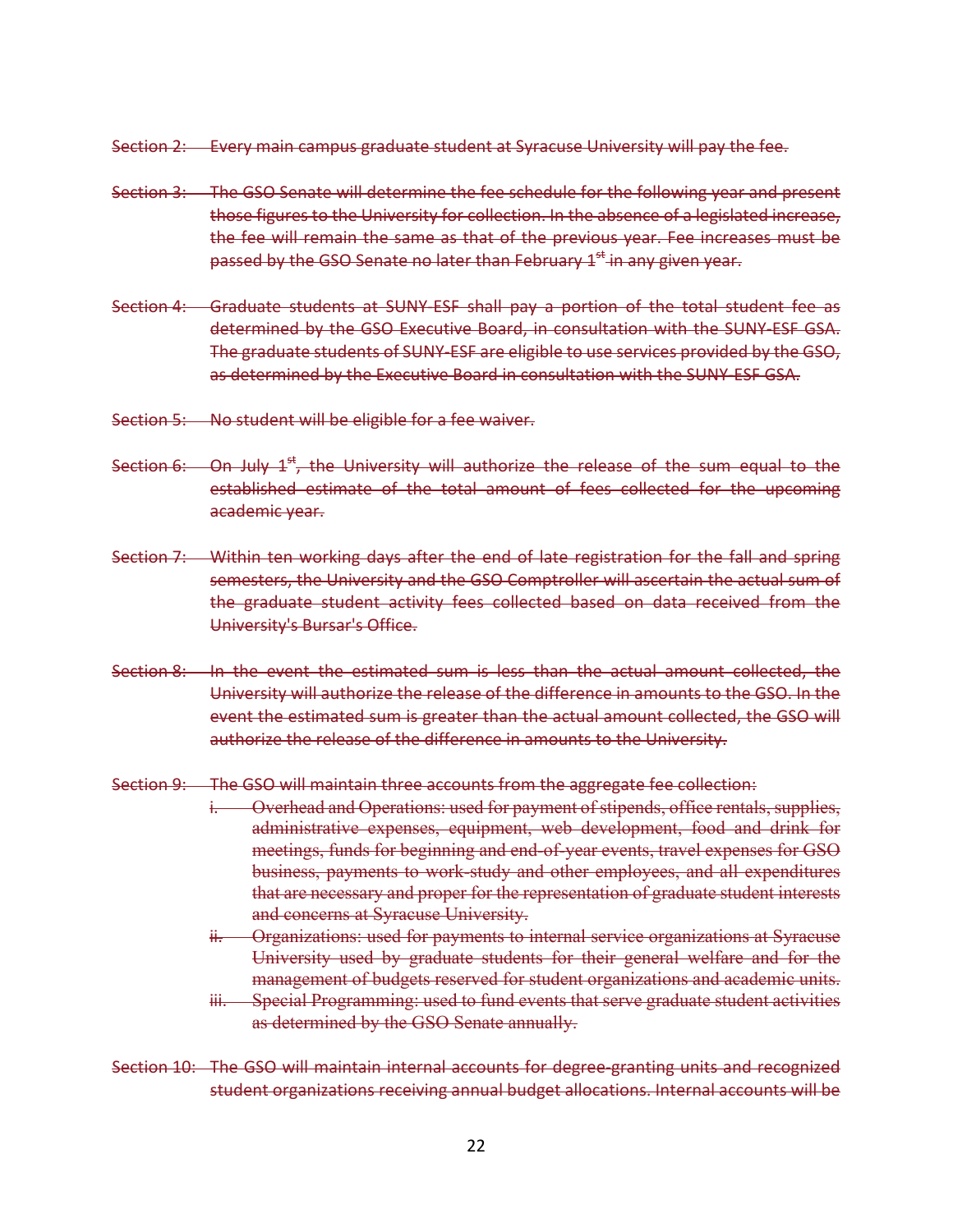created each year for a recognized student organization that has applied for and received funding at the previous year's Senate budget meeting. Recognized Student Organizations may not spend more than is held in their accounts. Any monies spent in excess of annual budget allocations are the responsibility of the student organization and its members.

- Section 11: All officers of a recognized student organization have the right to inspect that organization's files, kept by the Comptroller.
- Section 12: The GSO maintains a Plant Fund or reserve account. The GSO Senate may allocate funds from this account in the event of an emergency or if there is a need to fund projects not budgeted into one of the GSO's four regular accounts. The amount of money contained in the Plant Fund is not to exceed \$100,000.

#### **ARTICLE IV: AMENDMENTS**

- Section 1: Amendments to the Constitution may be proposed by any Senator or by a petition signed by 30 graduate students. Signatures must come from students from at least three different schools or colleges.
- Section 2: Proposed amendments may be considered either at a Regular or Special Meeting. (a) To be considered at a Regular Meeting, the amendment must be presented to the chair of the Senate at the preceding Regular Meeting.
	- (b) To be considered at a Special Meeting, the amendment and notice of the meeting must be sent to all Senators at least 14 days before the Special Meeting.
- Section 3: Amendments to the Constitution require a 34 vote. When sitting for this vote, quorum is a majority of Senators, excluding vacant seats.
- Section 4: Amendments shall be in the form of in-line edits to this Constitution. Resolutions of amendment must have an effective date.

## **ARTICLE VIII: FISCAL AND BUDGET PROCEDURES AND APPLICATION FOR FUNDS**

- Section 1: The GSO Senate shall establish a Fiscal Policy which shall define the financial and budget policies of the GSO. The GSO shall be bound by the Fiscal Policy. The Comptroller and Finance Committee shall review the policy and recommend amendments as needed. The Senate may delegate its power to modify the Fiscal Policy to the Comptroller and Finance Committee jointly or together as it sees fit.
- Section 2: The Finance Committee shall propose an Annual Budget to the Senate at the annual budget meeting no later than April 30<sup>th</sup> of each year. The Senate may override or modify the proposed budget in the same manner as all other ordinary legislation.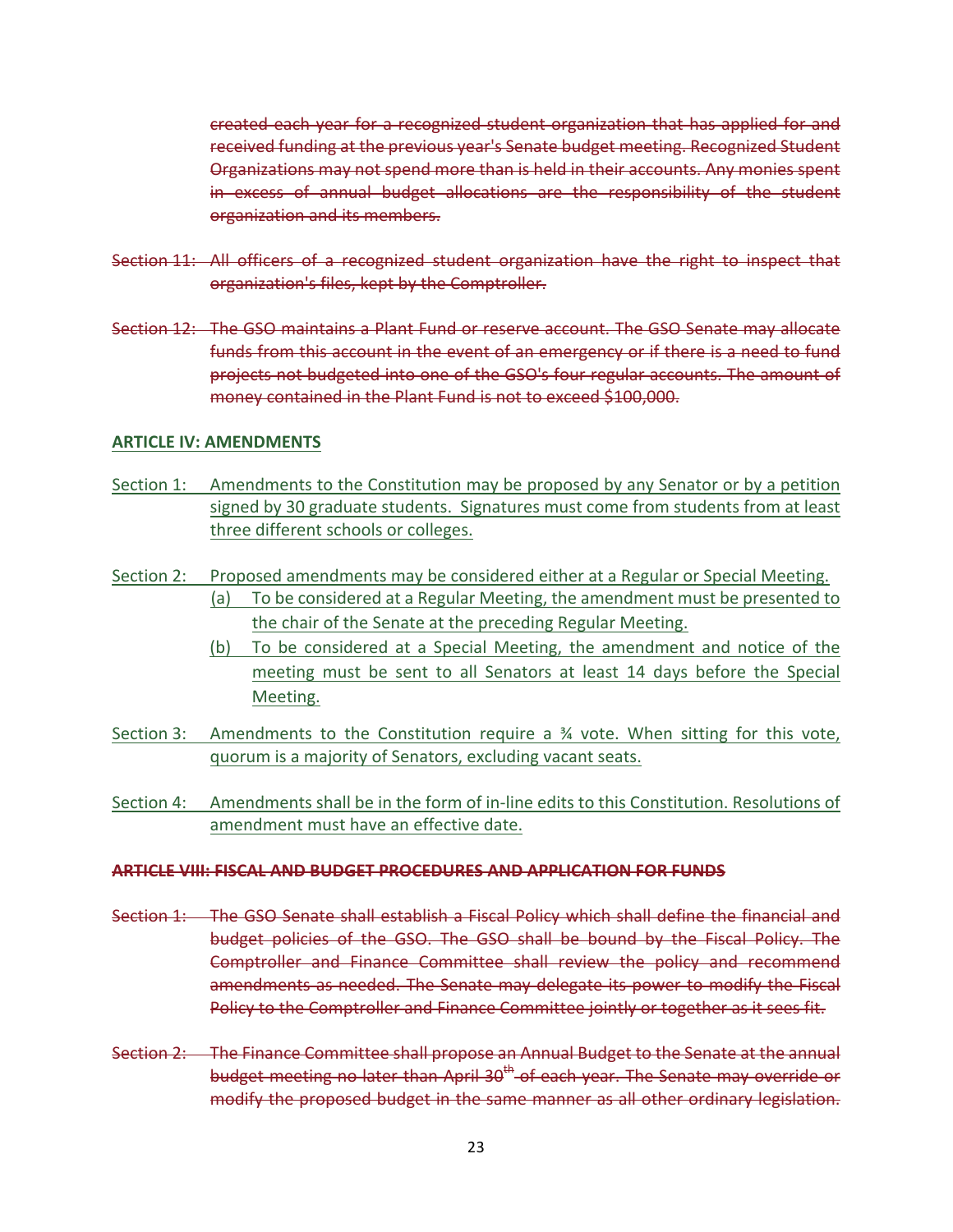The Senate must approve a budget by April 30<sup>th</sup>. If no budget has been approved, the Annual Budget shall be considered approved as originally proposed to the Senate by the Finance Committee.

- Section 3: The Comptroller, in consultation with the Executive Board, will prepare the annual budget for all GSO operations and expenses and forward it to the Finance Committee for consideration.
- Section 4: Any service providers who wish to request funds in the Annual Budget shall submit the necessary materials, as specified by the Fiscal Policy or, if unspecified, by the Comptroller in consultation with the Finance Committee. The deadline for annual budget submission shall be established by the Comptroller in consultation with the Finance Committee and published on the website by the Executive Board.
- Section 5: Student organizations that wish to be funded by the GSO must be registered with the University per the Recognized Student Organization Handbook. Details on registration procedures will be made public on the GSO's website or other university website.
- Section 6: All units must submit original receipts for reimbursement or process payments in advance.
- Section 7: All Campus wide Service Organizations and Recognized Student Organizations are entitled to argue their case for funding in front of the Senate. The Senate retains the right to limit the time allotted for such arguments.
- Section 8: This organization will maintain viewpoint neutrality in all of its funding decisions.

## **ARTICLE IX: MISCELLANEOUS STATEMENTS**

- Section 1: The GSO is a not-for-profit organization.
- Section 2: GSO Officers are not University employees in their capacity as GSO Officers.
- Section 3: Members have the right not to be discriminated against by any agent or organization, including recognized student organizations, of Syracuse University for reasons of age, creed, ethnic or national origin, gender, disability, marital status, political or social affiliation, race, religion, or sexual orientation.
- Section 4: Guarantees in Article IX, Section 3 will include but not be limited to, recruiting, membership, organization activities, or opportunities to hold office.
- Section 5: This organization will not conspire to engage in hazing, as defined in the New York Penal Law 120.16 and New York Penal Law 120.17, or commit any act that causes or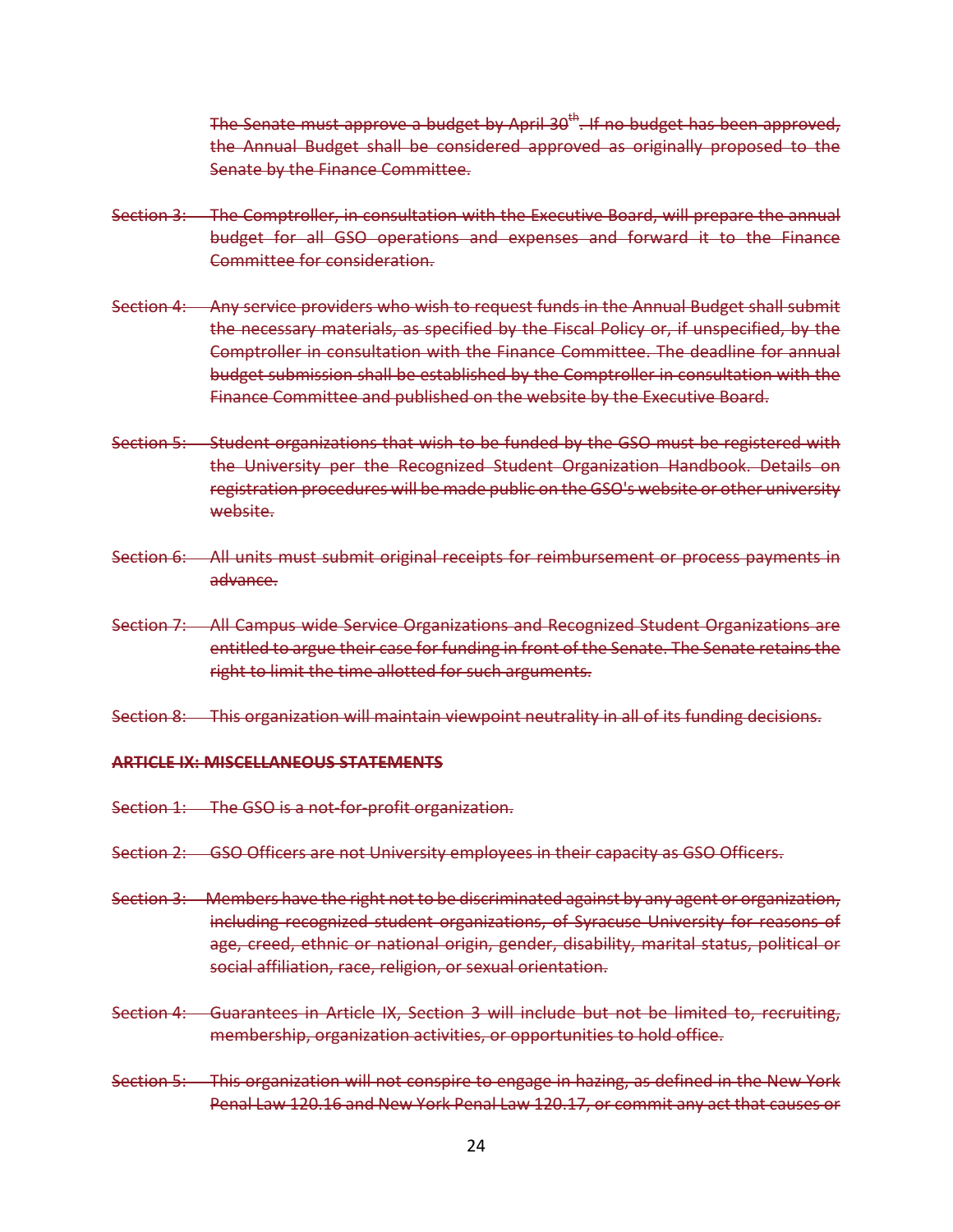is likely to cause bodily danger, physical harm, or personal degradation or disgrace resulting in physical or mental harm to any fellow student or person attending the institution.

- Section 6: This organization will comply with Syracuse University's Code of Student Conduct.
- Section 7: The name of this organization will be the Graduate Student Organization (GSO) of Syracuse University.
- Section 8: The GSO shall have the power to draft, vote upon, and enact all legislation necessary and proper for the execution of those powers and duties vested by this constitution in the Graduate Student Organization and its Executive Board.
- Section 9: The enumeration in this Constitution, of certain rights, shall not be construed as to deny or disparage others retained by the graduate students, the Graduate Student Organization, or the Executive Board of the Graduate Student Organization of Syracuse University.

#### **ARTICLE V: MISCELLANEOUS**

- Section 1: The name of this organization will be the Graduate Student Organization of Syracuse University, also called the Graduate Student Organization, and also referred to as the GSO.
- Section 2: Graduate students at SUNY-ESF shall pay a portion of the total student fee as determined by an agreement reached between the Executive Board and the SUNY-ESF Graduate Student Association. The graduate students of SUNY-ESF are eligible to use select services provided by the GSO, as determined by the aforementioned agreement.
- Section 3: No GSO member is eligible for a fee waiver whatsoever.
- Section 4: GSO Officers are not University employees in their capacity as Officers.
- Section 5: The GSO is a not-for-profit organization.
- Section 6: Syracuse University is an equal-opportunity, affirmative-action institution. We do not discriminate on the basis of race, creed, color, gender, national origin, religion, marital status, age, disability, sexual orientation, gender identity and gender expression, or status as a disabled veteran or a veteran of the Vietnam era to any extent discrimination is prohibited by law. This nondiscrimination policy covers admissions, employment, and access to and treatment in University programs, services, and activities.